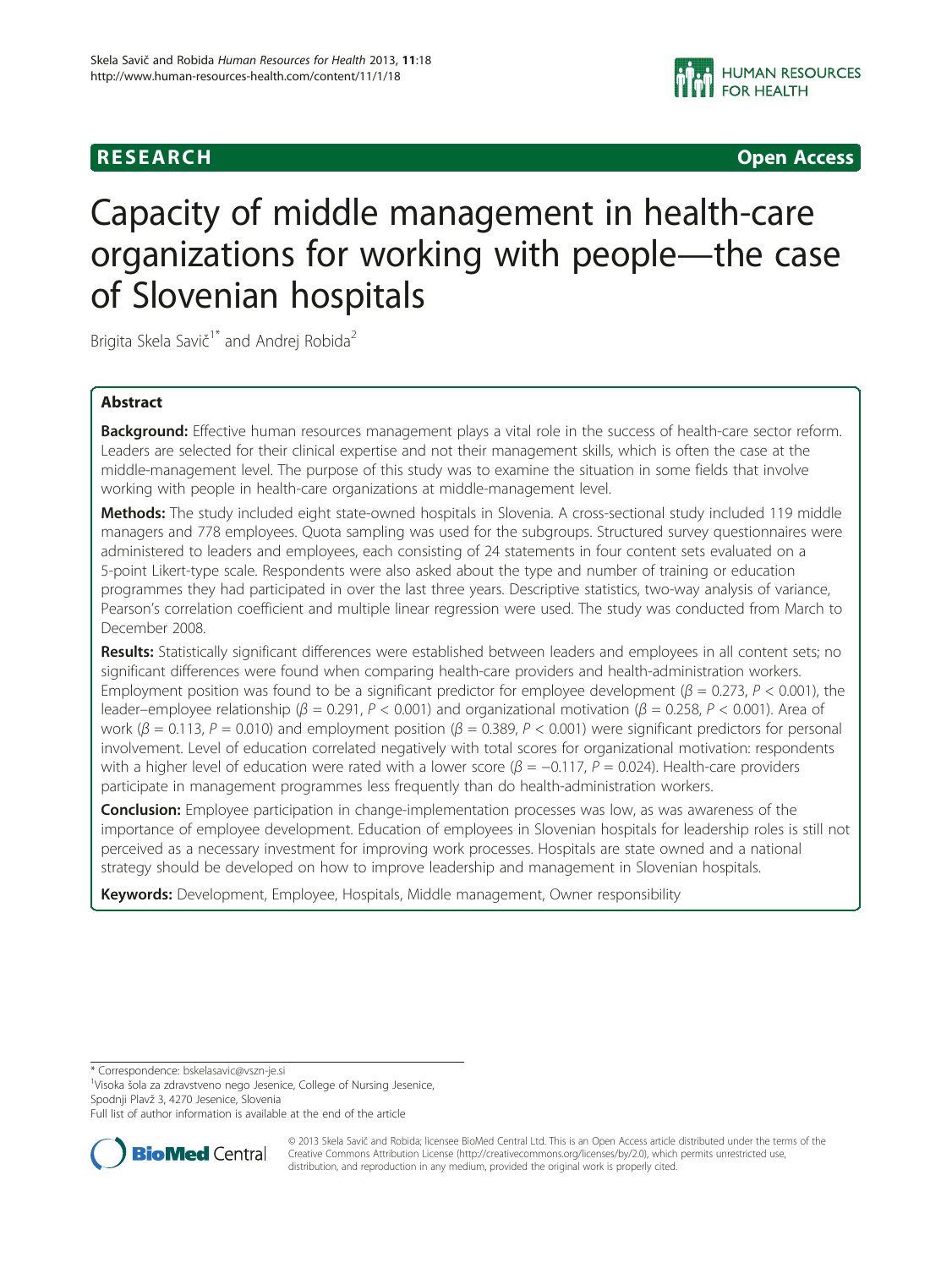# Introduction

The ability of a health-care system to provide safe, highquality, effective, patient-centred services depends on sufficient well-motivated and appropriately skilled personnel operating within service delivery models that optimize their performance [[1](#page-13-0)]. The policies and methods used to manage human resources are at the core of any sustainable solution to health-care system performance and can constrain or facilitate health-care sector reform [\[2](#page-13-0)]. Better use of the spectrum of health-care providers and better coordination of patient services through interdisciplinary teamwork have been recommended as part of healthsector reform. Since all health care is ultimately delivered by people, effective human resources management will play a vital role in the success of health-sector reform [[3](#page-13-0)].

Microsystems in health care, as defined by Nelson et al. [[4](#page-13-0)], are small teams working together on a regular basis to serve the needs of a discrete subpopulation of patients. In a microsystem such as a hospital ward, managing the diversity of professional cultures might be the key factor for establishing interdependent ward teams and increasing satisfaction, which leads to improved quality of care [[5\]](#page-13-0). According to Krogstad et al. [[5\]](#page-13-0), the only domain of work that significantly predicts high job satisfaction as important for all groups is a positive evaluation of local leadership. Swearingen [\[6\]](#page-13-0) underscores the ability of leaders to create a positive working environment that motivates and includes employees. The workforce in the health-care sector has specific features that cannot be ignored. For example, motivation can play an integral role in many of the compelling challenges facing health care today [[7\]](#page-13-0). Job satisfaction may be defined as the emotional response to one's working condition, whereas motivation is the driving force to pursue and satisfy one's needs. However, job satisfaction and motivation work together to increase job performance and health-care organizations can do many things to increase job satisfaction, primarily by focusing on the motivating interests of the present and future [\[8](#page-13-0)].

A systematic literature review conducted by Richardson and Storr [\[9\]](#page-13-0) identified communication openness, formalization, participation in decision-making and relationshiporiented leadership as key leadership practices. The results of research on leadership styles have led Swearingen [[6](#page-13-0)] to conclude that the way employees perceive their direct leaders plays a major role in the decision of leaders to leave the hospital setting. A study by McCallin and Frankson [[10](#page-13-0)] clearly demonstrated that, in the case of middle management in nursing, leaders are selected for their clinical expertise and not their management skills, which is often the case in health care, especially at the middle-management level. Fernandez et al. [[11\]](#page-13-0) established that managers and leaders in health care must assume an active role in conflict mediation and in solving conflicts between different occupational groups in health care, in addition to creating a working environment that fosters efficient interdisciplinary communication.

This article presents some results of the latest study on the capacity of middle management in Slovenian hospitals to work with people on employee development, personal involvement, the leader–employee relationship and organizational motivation. Previous research conducted in Slovenian hospitals has shown that health-care practices have not been managed, implemented or controlled adequately [\[12](#page-13-0)], and that they have been founded on a culture and tradition of hierarchical hospital leadership [\[13](#page-13-0)]. Conversely, successful change implementation in Slovenian hospitals is mostly the result of teamwork, a form of work not supported or encouraged by the existing hierarchical organizational culture [[14,15\]](#page-13-0). Importantly for the development of middle management, the role and inclusion of middle-level employees has been found to be extremely poor, which represents a great challenge for the top and middle management: they must find a way to tap into the potential of each employee, to meet organizational goals [[15\]](#page-13-0). Quality policy in health-care organizations is not defined clearly enough, making its transfer to lower organizational levels insufficient; this is where leadership and training should play a more significant role [[12\]](#page-13-0).

#### Materials and methods

The purpose of this study was to assess current practices influencing leader–employee relationships at the level of middle management in participating Slovenian hospitals. The research questions considered how employees are managed, especially in terms of leader–employee relationships, career-development opportunities for employees, inclusion of employees in change implementation and innovation implementation processes, and organizational motivation in participating Slovenian hospitals.

# Study design and measures

A field study of non-experimental design with a descriptive work method was undertaken, using a written, structured questionnaire. The respondents included in the study had to meet two criteria: they must have at least a secondary school diploma, and they must be currently employed at a Slovenian hospital as either a health-care provider or a health-administration worker. Separate questionnaires were used for leaders and employees.

The work of leaders was measured with a 24-item self-report questionnaire consisting of four thematic sets. Similarly, the opinions of employees (both healthcare providers and health-administration workers) about their leaders' work were measured with a 24 item questionnaire divided thematically into four sets.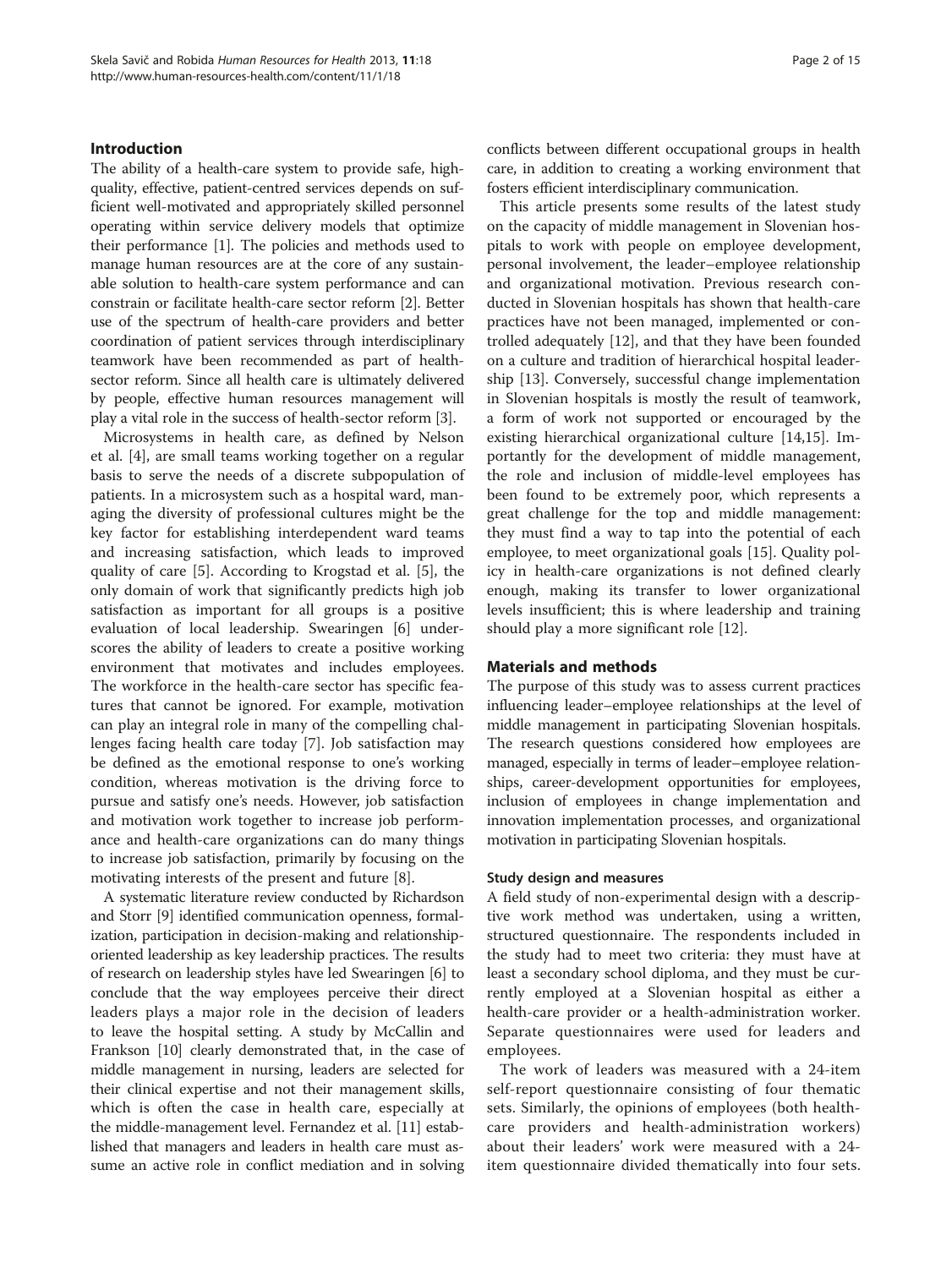Respondents were asked to rate each item on a Likert-type scale, with responses ranging from 1 (strongly disagree) to 5 (strongly agree).

The questionnaire began with questions about the respondents: age, sex, length of employment in a leading position (for leaders), length of employment in a hospital, level of education, and area of work. At the end of the questionnaire, respondents were also asked questions about the type and number of training or education programmes they had participated in over the previous three years.

The self-report questionnaire was prepared according to a review of relevant literature and previously conducted research. We developed four thematic sets: employee development, personal involvement, leader– employee relationships and organizational motivation. Items on employee development were taken from a previously tested questionnaire used for two studies on health-care management in Slovenia [[16,17\]](#page-13-0). Leaderemployee relationships and the contribution of employees towards change were assessed with items designed on the basis of different research [\[5,18](#page-13-0)-[20](#page-13-0)]. Opportunities for career development were measured with items previously tested in studies on Slovenian health-care management [\[16](#page-13-0),[17](#page-13-0),[21\]](#page-13-0) and the theoretical background in this area [[5,18](#page-13-0)]. Items used to assess the current situation in organizational management were based on a motivation assessment tool designed by Møller [\[22](#page-13-0)]. We did not conduct a pilot study before data collection. The reliability estimates for each thematic set are shown in Table 1.

## Sample

The study included eight state-owned hospitals at the secondary and tertiary levels. The participating hospitals were selected with a purposive sample: they actively participated in the Ministry of Health programmes designed to implement and promote quality in health care. Quota sampling was used for subgroups of healthcare professionals employed in hospitals. The total number of distributed questionnaires was 1,783, equalling approximately a third of all personnel in the participating hospitals (including medicine, nursing and health

Table 1 Reliability estimates for scales of total set scores

administration). The number of returned questionnaires was 897, giving a total response rate of 50.3%. The returned questionnaires represented 17% of all personnel in the participating hospitals.

No sampling was conducted for leaders; the questionnaires were distributed to all leaders at the hospital ward, unit and department levels. Of the 190 questionnaires distributed to health-care leaders, 105 were returned, giving a response rate of 55%, which was close to that of healthadministration leaders, with 27 distributed questionnaires and 14 returned questionnaires (a response rate of 52%).

For health-care employees, the number of questionnaires distributed was 1,357 and the response rate was 48%, with 657 returned questionnaires. A further 209 questionnaires were distributed among health-administration employees and 121 were returned, giving a response rate of 58%.

The respondents were predominately female (706 respondents, or 80% of the sample, were female). The total share of female respondents is higher in the leaders group than in the employees group. The distribution for the level of education shows that the majority of respondents (46%) have a secondary school diploma, followed by a degree from a professional college (25.5%) and a university degree (12.1%). The majority of leader respondents are either nursing professionals ( $N = 42$ ) or medical professionals ( $N = 37$ ). The total number of nursing employees was 465, followed by 77 healthadministration employees and 63 medical employees.

## Data collection

We first obtained permission to conduct the study from hospital directors, who took responsibility for ethics permission for each institution according to that institution's regulations (the Professional Council of each hospital is responsible for studies on health-care workers). Each hospital employed research coordinators who were professionals from the first or second leadership levels, whose assignments included implementing quality standards in hospitals and conducting nursing leadership tasks. With the assistance of hospital management and research coordinators, the questionnaires were distributed on a selected day to all employees in units who were present on that day. The respondents were given seven days to fill out the

| Leaders together |          |      |     | Health-care employees |       |              |     | Health-administration employees |       |      |     |  |  |
|------------------|----------|------|-----|-----------------------|-------|--------------|-----|---------------------------------|-------|------|-----|--|--|
| Set              | $\alpha$ | Item | N   | Set                   | a     | Item         | N   | Set                             | α     | Item | N   |  |  |
|                  | 0.697    | h    | 17ء |                       | 0.840 | <sub>6</sub> | 615 |                                 | 0.924 | b    |     |  |  |
|                  | 0.715    |      |     |                       | 0.709 | 4            | 643 |                                 | 0.854 |      |     |  |  |
| 3                | 0.737    |      |     |                       | 0.920 | 4            | 635 |                                 | 0.939 |      | 119 |  |  |
| 4                | 0.915    | 10   |     |                       | 0.913 | 10           | 613 |                                 | 0.941 | 10   |     |  |  |

1, employee development; 2, personal involvement; 3, leader–employee relationship; 4, organizational motivation; α, Cronbach's alpha; N, number of respondents who provided answers for all items in a set.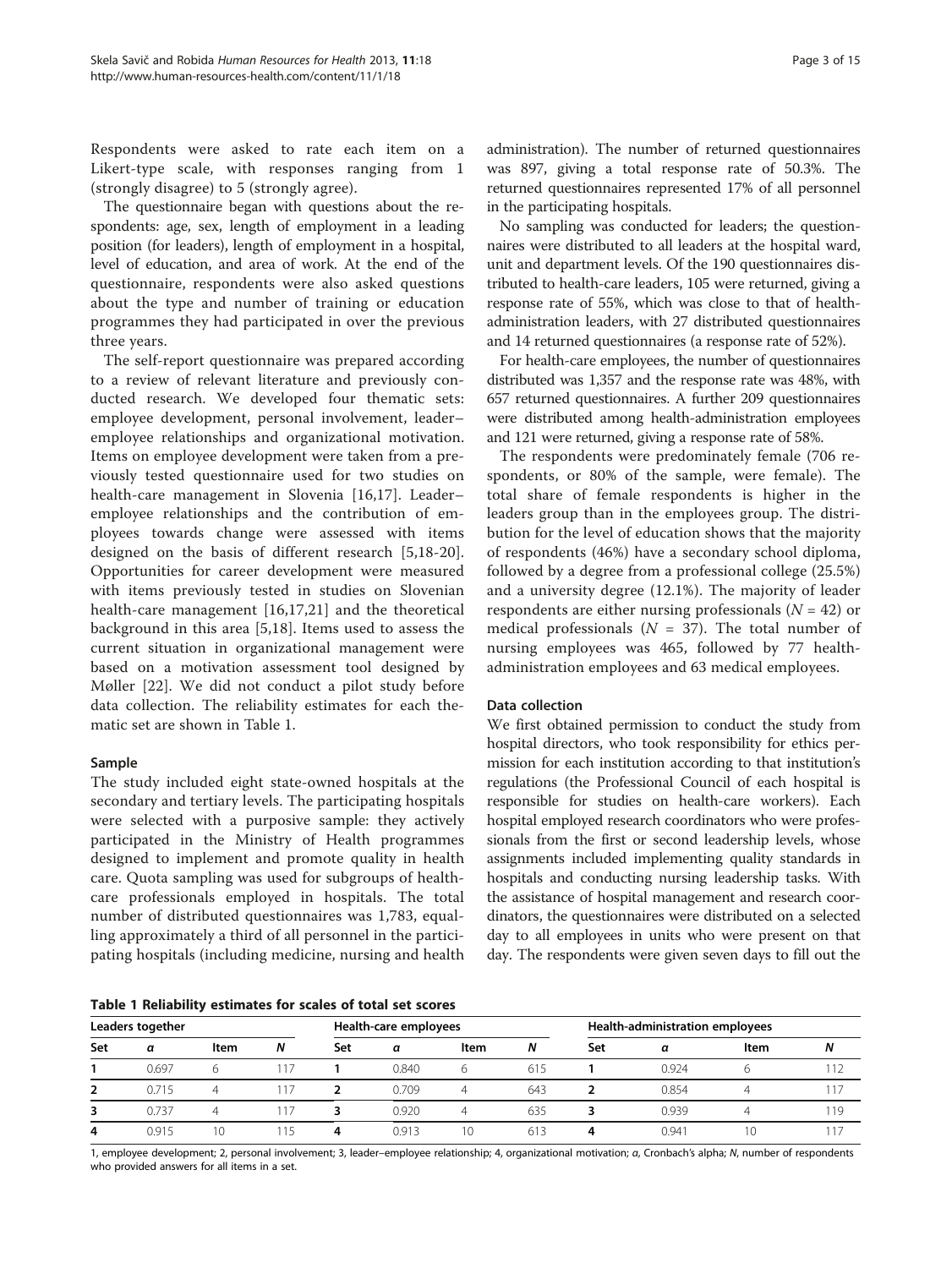questionnaires and leave them in a folder in their unit, a process that ensured the respondents' anonymity. The respondents were informed of their rights as participants in the study by an introductory letter (stating the voluntary nature of the study, anonymity and confidentiality), which was part of the questionnaire. They placed the questionnaires in envelopes prior to returning them at the predetermined collection place.

The study was conducted from March to June 2008. We did not need the approval of an ethics committee. The research was supported by the Ministry of Health of the Republic of Slovenia (contract no. C2711-07Y000217).

## Data analysis

Frequency divisions were performed for all the items researched, and appropriate descriptive statistics were calculated. Total results for individual sets of items were computed, with the exception of the first set (respondents' profile) and the last set (information on training and education programmes). Internal consistency for the total set results was assessed using Cronbach's alpha. Next, the differences between total scores were calculated before conducting further analysis. To do this, we used one-way analysis of variance for the age and length of employment variables, the Kruskal-Wallis nonparametric test for the number of subordinates or employees, the Mann–Whitney U test for the number of years at a leading position, and Fisher's exact test for sex, level of education, and area of work. A two-way analysis of variance was then performed for each total score, with the two intergroup factors being the type of work performed (health-care provision or health administration) and respondent's position (leader or employee). The model residual normality assumption for these analyses was examined with a P–P plot, which did not reveal significant differences for any of the total scores. Because the interaction effect was not statistically significant for any of the models, we analysed the correlation between general characteristics and total scores for all respondents together.

Pearson's correlation coefficient was used to analyse the correlation of total set scores, and multiple linear regression was used to assess the correlation between respondents' characteristics and total set scores. Prior to that, we made sure for each of the total set scores that the level of education could be expressed as a variable number by applying the one-way analysis of variance (or, in the case of non-homogeneous variance demonstrated by Levene's test, we applied Welch's test for unequal variances) and post-hoc comparisons (with Scheffe's post-hoc test or the Games–Howell test). The level of statistical significance was set at  $P < 0.05$ .

## Results

The item results for given sets, showing leaders and employees separately, and a two-way analysis of variance for total scores are shown in Table [2.](#page-4-0) No significant differences were found to exist in the total mean scores for any of the sets when comparing health-care providers and health-administration workers. However, statistically significant differences were established between leaders and employees in all sets. The two-way analyses of variance results for total set scores are shown in Table [3](#page-5-0).

#### Set 1: employee development

Overall, leaders rated their active participation in employee development extremely highly, with the most frequent response to the first three items in Table [2](#page-4-0) on employee participation in career development being "mostly agree" and for the items describing the leader's motivational role in employee development being "completely agree". The lowest-ranked item for both leaders in health-care provision (mean =  $3.34$ , SD =  $0.84$ ) and health administration (mean =  $3.43$ , SD =  $1.09$ ) was, "Each employee at the unit I lead is familiar with their hospital training and development programme for the next four years."

Conversely, employees rated their leaders significantly lower on the issue of implementing employee-development activities. The differences were significant only for total mean scores ( $P < 0.001$ ), but not between health-care provision and health-administration groups ( $P = 0.435$ ). Employees in health-care provision (mean =  $2.71$ , SD = 1.11) and health administration (mean =  $2.85$ , SD =  $1.22$ ) are not very familiar with their training and development programmes. The rate of participation in preparing the programme (where employees have the opportunity to present their views and needs) was low for health-care providing employees (mean =  $2.64$ , SD = 1.12), and for healthadministration employees (mean = 2.75, SD = 1.32). Employees were found to agree slightly with the items on employee participation in the organization of their unit (mean health care  $(MHC) = 3.52$ , SD = 1.22; mean health administration (MHA) = 3.53,  $SD = 1.27$ ) and on employee participation in the preparation of the annual training and education programme (MHC =  $3.37$ , SD = 1.17, MHA =  $3.05$ ,  $SD = 1.37$ ). Employees mostly agreed with the item about the importance of leaders in promoting capacity for innovation and learning new skills (MHC =  $3.84$ , SD = 1.02; MHA = 3.49, SD = 1.21). Health-care providing employees expressed a higher rate of agreement for the need for equal development of an area of expertise and the development of employees working in that area than did health-administration employees (MHC =  $3.71$ , SD =  $1.08$ ;  $MHA = 3.37$ ,  $SD = 1.22$ ).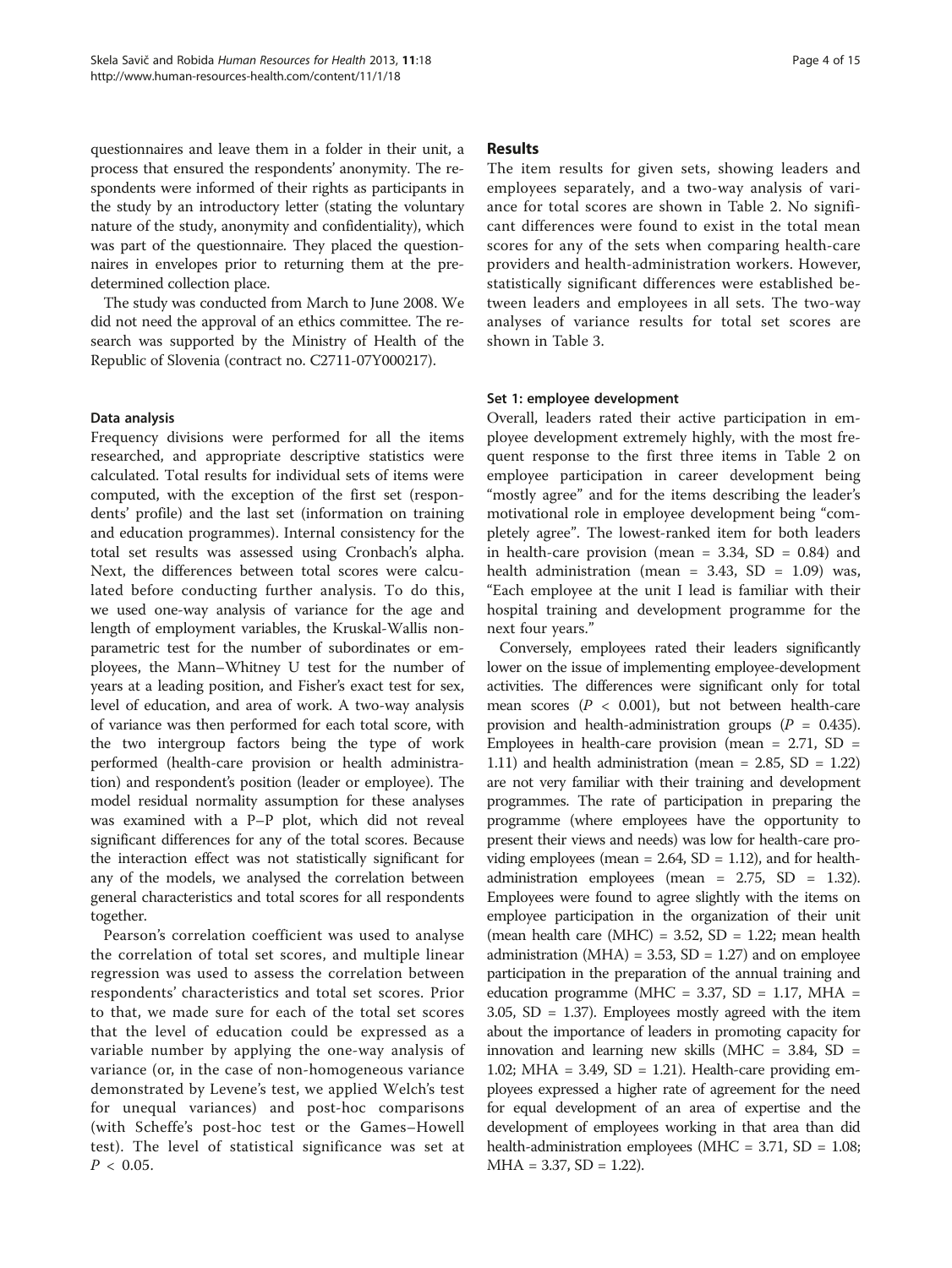# <span id="page-4-0"></span>Table 2 Item results for given sets, separately for leaders and employees and a two-way analysis of variance for total scores

|                                                                                                                                                                                                                                                                                                                                                          | Leaders                            |                       |           |                                                                                                                                              | <b>Employees</b>                                                                                                                             |      |             |          |           |                          |                                  |           |
|----------------------------------------------------------------------------------------------------------------------------------------------------------------------------------------------------------------------------------------------------------------------------------------------------------------------------------------------------------|------------------------------------|-----------------------|-----------|----------------------------------------------------------------------------------------------------------------------------------------------|----------------------------------------------------------------------------------------------------------------------------------------------|------|-------------|----------|-----------|--------------------------|----------------------------------|-----------|
| Questionnaire items: leaders or employees                                                                                                                                                                                                                                                                                                                | Health-care<br>Health<br>provision |                       |           |                                                                                                                                              | administration provision                                                                                                                     |      | Health-care |          |           | Health<br>administration |                                  |           |
| Set 1: employee development                                                                                                                                                                                                                                                                                                                              |                                    |                       |           | Two-way analysis of variance for total scores: position (leader :<br>employee) $P < 0.001$ ; area (health care : administration) $P = 0.435$ |                                                                                                                                              |      |             |          |           |                          |                                  |           |
|                                                                                                                                                                                                                                                                                                                                                          | Ν                                  | М                     | <b>SD</b> | N                                                                                                                                            | M                                                                                                                                            | SD   | Ν           | M        | <b>SD</b> | Ν                        | М                                | <b>SD</b> |
| Each employee at the unit I lead is familiar with their hospital training and<br>development programme for the next four years.                                                                                                                                                                                                                          | 104                                |                       | 3.34 0.84 | 14                                                                                                                                           | 3.43                                                                                                                                         | 1.09 |             | 645 2.71 |           | 1.11 118 2.85            |                                  | 1.22      |
| I am familiar with my hospital training and development programme for the next<br>four years.                                                                                                                                                                                                                                                            |                                    |                       |           |                                                                                                                                              |                                                                                                                                              |      |             |          |           |                          |                                  |           |
| When preparing the training and development programme for each employee,<br>I always include their views and needs.                                                                                                                                                                                                                                      |                                    |                       |           |                                                                                                                                              | 103 4.02 0.73 14 3.86                                                                                                                        |      |             |          |           |                          | 0.86 644 2.64 1.12 115 2.75 1.32 |           |
| I participate in the preparation of my annual training and development<br>programme and am given the opportunity to present my views and needs.                                                                                                                                                                                                          |                                    |                       |           |                                                                                                                                              |                                                                                                                                              |      |             |          |           |                          |                                  |           |
| I hold a meeting at least once a year with each employee in my unit to discuss<br>their work and involvement in the unit.                                                                                                                                                                                                                                |                                    |                       |           |                                                                                                                                              | 103 3.90 0.91 14 3.86 1.10 643 3.52 1.22 118 3.53 1.27                                                                                       |      |             |          |           |                          |                                  |           |
| I meet my leader at least once a year to discuss my work and my involvement in<br>the unit.                                                                                                                                                                                                                                                              |                                    |                       |           |                                                                                                                                              |                                                                                                                                              |      |             |          |           |                          |                                  |           |
| I equally promote the development of an area of work at the unit I lead and<br>the development of employees at my unit.                                                                                                                                                                                                                                  |                                    | 103 4.40 0.65 14 4.21 |           |                                                                                                                                              |                                                                                                                                              |      |             |          |           |                          | 0.70 642 3.71 1.08 120 3.37 1.22 |           |
| The leader of the unit where I work promotes the development of an area of work<br>at that unit and the development of its employees equally.                                                                                                                                                                                                            |                                    |                       |           |                                                                                                                                              |                                                                                                                                              |      |             |          |           |                          |                                  |           |
| As a unit leader I encourage the capacity for innovation, learning new skills and<br>applying them in practice in my employees.                                                                                                                                                                                                                          |                                    |                       |           |                                                                                                                                              | 103 4.55 0.61 14 4.43                                                                                                                        |      |             |          |           |                          | 0.76 648 3.84 1.02 119 3.49 1.21 |           |
| The leader of the unit where I work encourages the capacity for innovation,<br>learning new skills and applying them in practice.                                                                                                                                                                                                                        |                                    |                       |           |                                                                                                                                              |                                                                                                                                              |      |             |          |           |                          |                                  |           |
| I prepare the annual training and education programme together with the<br>employees at my unit and make sure it is congruent with unit and hospital<br>needs. The leader of the unit where I work prepares the annual training and<br>education programme together with their employees and makes sure it is<br>congruent with unit and hospital needs. |                                    |                       |           |                                                                                                                                              | 103 4.23 0.76 14 4.07 1.07 647 3.37 1.17 118 3.05 1.35                                                                                       |      |             |          |           |                          |                                  |           |
| Set 2: personal involvement                                                                                                                                                                                                                                                                                                                              |                                    |                       |           |                                                                                                                                              | Two-way analysis of variance for total scores: position (leader:<br>employee) $P < 0.001$ ; area (health care: administration) $P = 0.352$ . |      |             |          |           |                          |                                  |           |
| I give employees an opportunity to suggest improvements for key projects<br>being introduced into practice.                                                                                                                                                                                                                                              |                                    |                       |           |                                                                                                                                              | 104 4,45 0.64 14 4.29 0.73 648 2.79 1.06 119 2.95 1.25                                                                                       |      |             |          |           |                          |                                  |           |
| My work at the hospital provides me with an opportunity to suggest improvements<br>for key projects being introduced into practice.                                                                                                                                                                                                                      |                                    |                       |           |                                                                                                                                              |                                                                                                                                              |      |             |          |           |                          |                                  |           |
| I create conditions for employees to contribute their knowledge in change-<br>implementation processes.                                                                                                                                                                                                                                                  |                                    |                       |           |                                                                                                                                              | 104 4.41 0.60 14 4.50                                                                                                                        |      |             |          |           |                          | 0.52 649 3.05 0.99 118 3.12 1.13 |           |
| I can contribute my knowledge in the change-implementation processes affecting<br>my area of work through well managed work process improvement groups.                                                                                                                                                                                                  |                                    |                       |           |                                                                                                                                              |                                                                                                                                              |      |             |          |           |                          |                                  |           |
| I give employees an opportunity to be actively involved in the change-<br>implementation processes at the hospital.                                                                                                                                                                                                                                      |                                    | 104 4.23 0.69         |           | 14                                                                                                                                           | 4.43                                                                                                                                         |      |             |          |           |                          | 0.65 646 3.64 0.93 118 3.79 1.06 |           |
| I desire to be actively involved in the change-implementation processes at the<br>hospital.                                                                                                                                                                                                                                                              |                                    |                       |           |                                                                                                                                              |                                                                                                                                              |      |             |          |           |                          |                                  |           |
| I am satisfied with my status and leadership role in the hospital.                                                                                                                                                                                                                                                                                       |                                    |                       |           |                                                                                                                                              | 104 3.85 0.95 14 4.21 0.70 648 2.96 1.08 119 3.03 1.33                                                                                       |      |             |          |           |                          |                                  |           |
| I am happy with my status and role in our hospital. My suggestions and wishes for<br>my professional development are taken into account.                                                                                                                                                                                                                 |                                    |                       |           |                                                                                                                                              |                                                                                                                                              |      |             |          |           |                          |                                  |           |
| Set 3: leader–employee relationship                                                                                                                                                                                                                                                                                                                      |                                    |                       |           |                                                                                                                                              | Two-way analysis of variance for total scores: position (leader :<br>employee) $P < 0.001$ ; area (health care : administration) $P = 0.371$ |      |             |          |           |                          |                                  |           |
| I offer my employees support and try to understand them when they turn to<br>me with problems.                                                                                                                                                                                                                                                           |                                    |                       |           |                                                                                                                                              | 103 4.50 0.62 14 4.29 0.83 646 3.73 1.06 121 3.62 1.13                                                                                       |      |             |          |           |                          |                                  |           |
| The leader of the unit where I work communicates with employees by showing<br>their support for work-related problems.                                                                                                                                                                                                                                   |                                    |                       |           |                                                                                                                                              |                                                                                                                                              |      |             |          |           |                          |                                  |           |
| I provide employees with clear feedback on their work.                                                                                                                                                                                                                                                                                                   |                                    |                       |           |                                                                                                                                              | 104 4.30 0.75 14 4.29                                                                                                                        |      |             |          |           |                          | 0.47 646 3.73 1.07 120 3.63 1.17 |           |
| My leader provides me with clear feedback on my work.                                                                                                                                                                                                                                                                                                    |                                    |                       |           |                                                                                                                                              |                                                                                                                                              |      |             |          |           |                          |                                  |           |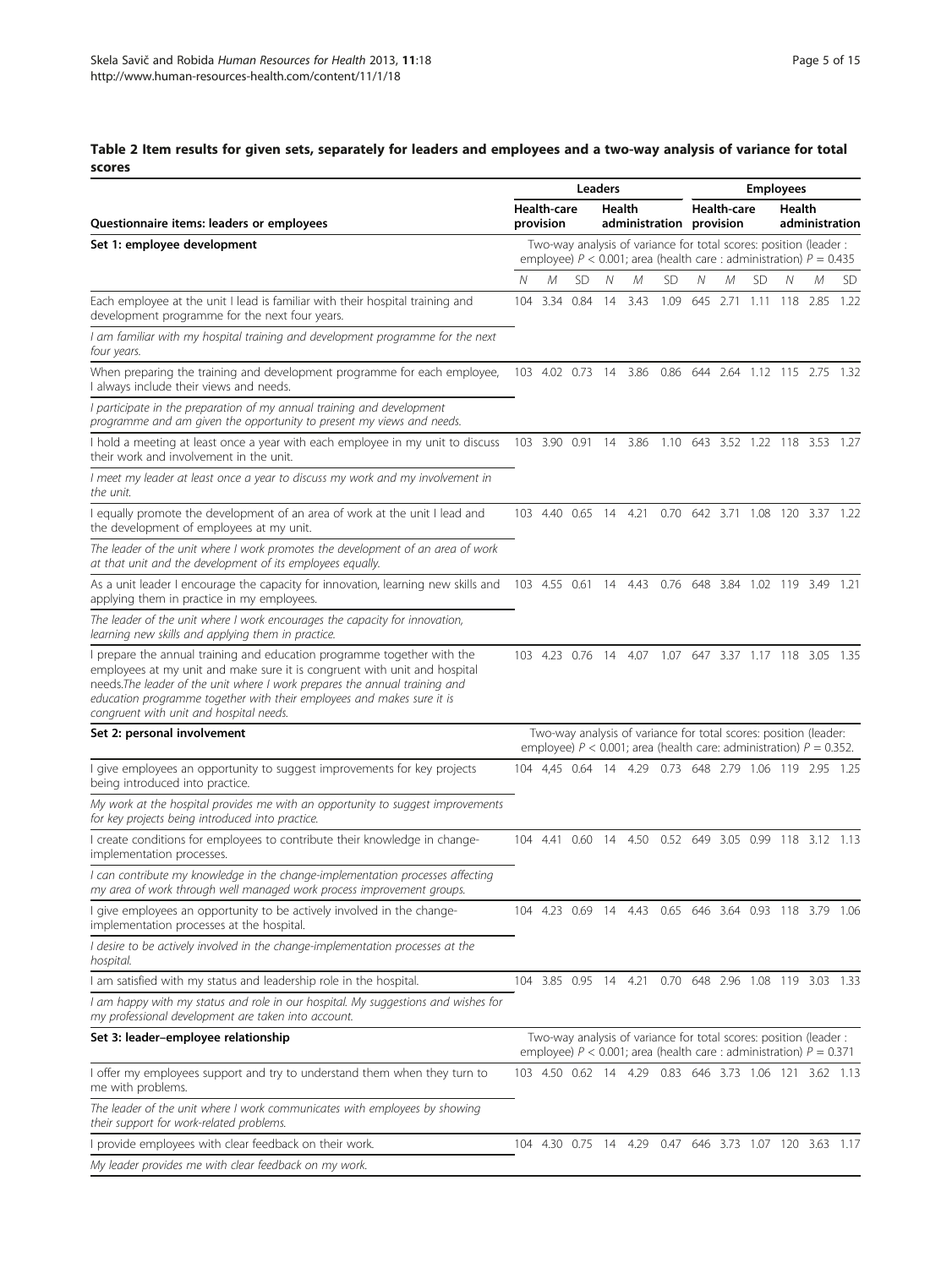#### <span id="page-5-0"></span>Table 2 Item results for given sets, separately for leaders and employees and a two-way analysis of variance for total scores (Continued)

| When expressing dissatisfaction with an employee's work, I encourage them to<br>improve instead of displaying anger.                                                                      |                                                                                                                                              | 104 4.09      | 0.70      | 14 | 3.93 |      |          | 0.73 645 3.67 1.03 119 3.61 |                 |     |                                  | - 1.15 |
|-------------------------------------------------------------------------------------------------------------------------------------------------------------------------------------------|----------------------------------------------------------------------------------------------------------------------------------------------|---------------|-----------|----|------|------|----------|-----------------------------|-----------------|-----|----------------------------------|--------|
| When my leader expresses dissatisfaction with my work or results, they encourage<br>me to improve instead of displaying anger.                                                            |                                                                                                                                              |               |           |    |      |      |          |                             |                 |     |                                  |        |
| I listen to my colleagues attentively and am open to their suggestions, even if I<br>don't agree with their proposals.                                                                    |                                                                                                                                              | 105 4.32 0.64 |           | 14 | 4.14 |      |          | 0.66 642 3.72 1.00          |                 |     | 120 3.64                         | 1.12   |
| The unit leader is open to suggestions from employees, even if they don't agree<br>with the proposals.                                                                                    |                                                                                                                                              |               |           |    |      |      |          |                             |                 |     |                                  |        |
| Set 4: motivation                                                                                                                                                                         | Two-way analysis of variance for total scores: position (leader :<br>employee) $P < 0.001$ ; area (health care : administration) $P = 0.228$ |               |           |    |      |      |          |                             |                 |     |                                  |        |
| The goals of the organization are clear; all employees are familiar with them.                                                                                                            |                                                                                                                                              | 105 3.71      | 0.99      | 14 | 3.86 |      | 0.86 647 | 3.11                        | 1.09            | 121 | 3.31                             | 1.18   |
| The activities of all employees are in synergy; we all work towards the same<br>goal, our actions are not conflicting.                                                                    | 104                                                                                                                                          | 3.63          | 0.84      | 14 | 3.93 | 0.73 | 645      | 3.01                        | 1.03            | 119 | 3.06                             | 1.07   |
| Overall, we are successful in meeting our goals: our actions are goal-driven and<br>not controlled by emergency calls, cell phones, e-mails or urgent tasks coming<br>from our superiors. |                                                                                                                                              | 105 3.69 0.78 |           | 14 | 3.93 |      |          |                             |                 |     | 0.62 635 3.28 0.94 119 3.26 1.04 |        |
| We all try to do the best in everything we do.                                                                                                                                            |                                                                                                                                              | 105 4.17      | 0.75      | 14 | 4.07 | 0.83 | 649      | 4.02                        | 0.97            | 120 | -3.84                            | 1.05   |
| There is a strong sense of optimism present in the organization.                                                                                                                          |                                                                                                                                              | 105 3.37      | 0.92      | 14 | 3.71 | 1.20 | 644      | 3.13                        | 1.09            | 120 | 3.13                             | 1.19   |
| We do not give up when things become difficult or go wrong.                                                                                                                               | 105                                                                                                                                          |               | 3.84 0.84 | 14 | 3.86 | 0.66 | 648      | 3.62                        | 0.97            | 120 | 3.60                             | 1.06   |
| People in our organization truly enjoy their work; their energy levels are very<br>high.                                                                                                  |                                                                                                                                              | 104 3.36 0.91 |           | 14 | 3.50 | 0.94 | 641      |                             | 2.80 1.09       | 120 | 2.95                             | 1.21   |
| People in our organization are self-motivated; we do not require external<br>incentive to perform our work.                                                                               | 105                                                                                                                                          | 3.30          | 0.91      | 14 | 3.43 | 0.94 | 641      | 3.00                        | 1 <sub>04</sub> | 119 | 2.98                             | 1.17   |
| Our organization is characterized by individual commitment, a sense of<br>responsibility, loyalty and taking initiative.                                                                  | 103                                                                                                                                          | 3.55          | 0.89      | 14 | 3.79 | 0.80 | 641      | 3.23                        | 0.95            |     | 120 3.18                         | - 1.12 |
| There is an overall sense of satisfaction with the organization and working<br>conditions among the employees.                                                                            | 105                                                                                                                                          | 3.21          | 0.88      | 14 | 3.64 | 0.84 | 643      | 2.74                        | 1.07            | 119 | 2.94                             | 1.24   |

N, number of respondents who answered an item in the set; M, mean value on a 1 to 5 scale; SD, standard deviation.

#### Set 2: personal involvement

A significant difference between leader and employee opinions in mean total scores ( $P < 0.001$ ) for employee involvement and consideration of their suggestions, skills and capabilities was established, whereas no significant differences were found to exist between health-care providers and health-administration workers ( $P = 0.352$ ). Employee involvement processes are not encouraged sufficiently for either health-care providers (mean = 2.79,  $SD = 1.06$ ) or health-administration employees (mean = 2.95,  $SD = 1.25$ ; however, the leaders' opinion on successful implementation of these programmes is significantly higher. A similar trend was seen in the previous set of items on employee development. Employees

perceive a lack of their involvement in changeimplementation processes and work improvement strategies, which means that their potential remains insufficiently tapped (MHC =  $3.05$ , SD = 0.99; MHA = 3.12,  $SD = 1.13$ ). We found a surprisingly low desire among employees to be actively involved in changeimplementation processes (MHC =  $3.64$ , SD = 0.93;  $MHA = 3.79$ ,  $SD = 1.06$ ), although leaders expressed a conviction that their employees were given the opportunity to be actively involved (MHC =  $4.23$ , SD =  $0.69$ ;  $MHA = 4.43$ , SD = 0.65). Overall, leaders were satisfied with their status and role in the hospital ( $MHC =$ 3.85, SD = 0.95; MHA = 4.21, SD = 0.70), unlike employees, whose satisfaction level was found to be

| Table 3 Two-way analysis of variance results for total set scores |  |  |  |  |  |
|-------------------------------------------------------------------|--|--|--|--|--|
|-------------------------------------------------------------------|--|--|--|--|--|

| P                          | Sets                 |                      |                              |                           |
|----------------------------|----------------------|----------------------|------------------------------|---------------------------|
| <b>Effect</b>              | Employee development | Personal involvement | Leader-employee relationship | Organizational motivation |
| Area of employment         | 0.435                | 0.352                | ว 371                        | 0.338                     |
| <b>Employment position</b> | < 0.001              | <0.001               | <0.001                       | <0.001                    |
| Interaction                | 0827                 | 0.925                | 0.849                        | ว ร 1 ว                   |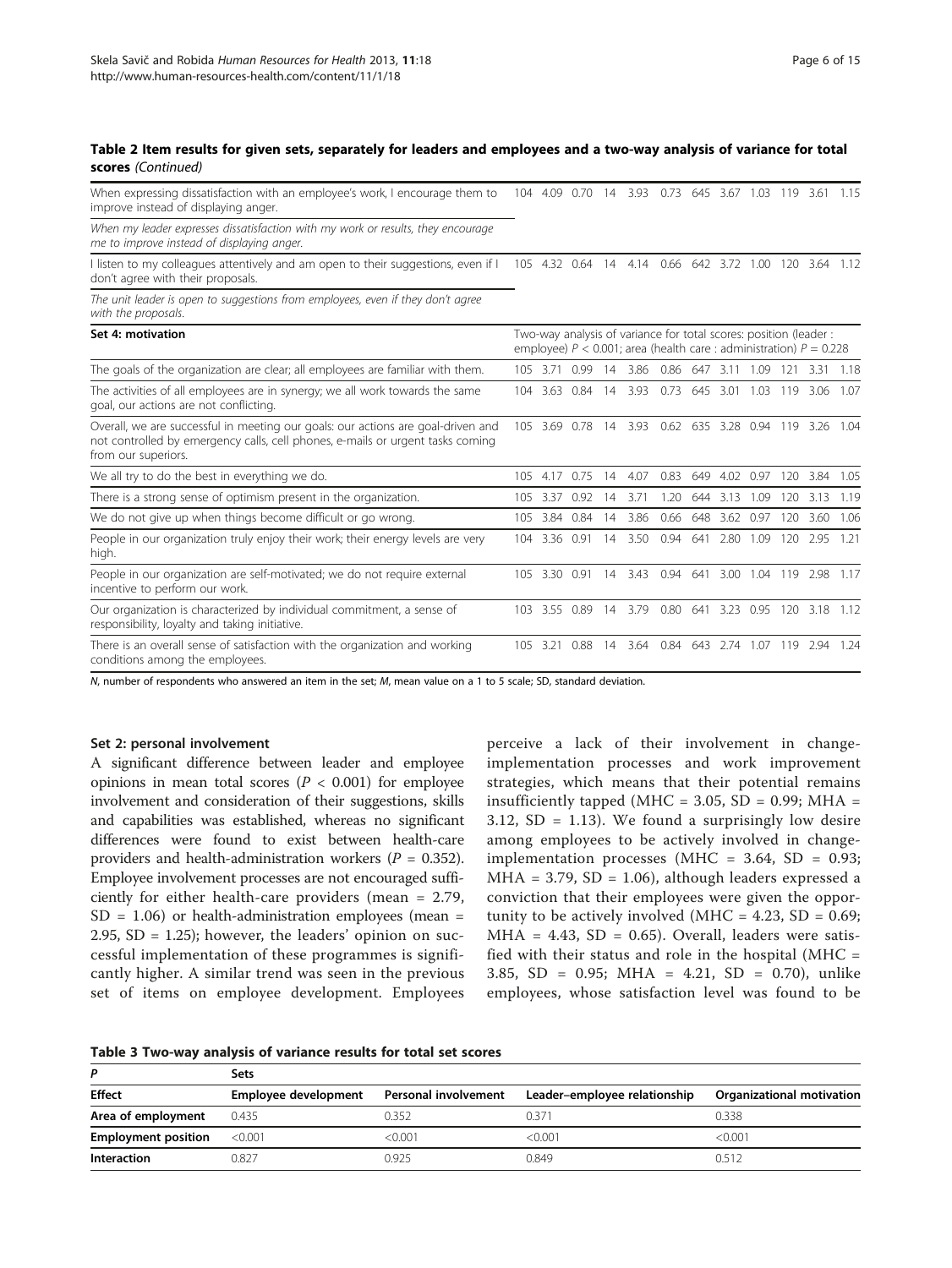much lower (MHC = 2.96, SD = 1.08; MHA = 3.03,  $SD = 1.33$ ).

# Set 3: leader–employee relationship

In leaders, the self-reported rate for their active role in offering employees help with problems, providing feedback, encouraging improvements and expressing openness for new ideas was high. Both health-care and health-administration employees perceive this role of leaders as significantly lower ( $P < 0.001$ ), but their responses still indicate a prevalent agreement with leaders' ability to establish good rapport with employees (MHC  $= 3.73$ , SD  $= 1.06$ ; MHA  $= 3.62$ , SD  $= 1.13$ ), to provide feedback (MHC = 3.73, SD = 1.07; MHA = 3.63, SD = 1.17), to encourage improvements in the work process  $(MHC = 3.67, SD = 1.03; MHA = 3.61, SD = 1.15)$ , and to accept different ideas (MHC = 3.72, SD = 1.00; MHA =  $3.64$ , SD = 1.12).

#### Set 4: organizational motivation

The items used to assess organizational motivation were the same for leaders and employees. Overall, leaders rated organizational motivation higher than employees  $(P < 0.001)$ , even though the differences for this set of items were smaller than in the other sets. There were no significant differences between health-care providers and health-administration workers ( $P = 0.228$ ). The goals of the organization appear to be less clear to the employees than to the leaders, and the same is true for perceived synergy in the organization. Both leaders and employees mostly agree that their intention is to conduct the best possible work, and slightly agree that optimism is felt in the organization.

Employees expressed a significantly lower rate of agreement (MHC = 3.11, SD = 1.09; MHA = 3.31, SD = 1.18) than their leaders on the clarity of organizational goals (MHC = 3.71, SD = 0.99; MHA = 3.86, SD = 0.86).

Employees tend to rate the perceived synergy in the organization (MHC = 3.01, SD = 1.03; MHA = 3.06, SD = 1.07) lower than do their leaders. Employees and leaders mostly agree that they try to do their best, and slightly agree that a strong sense of optimism is present in the organization and that despair does not help solve problems in an organization. Slight agreement was expressed with the idea that individuals working in the organization do not require external incentive to perform their work, and that the organizational advantages include individual commitment, a sense of responsibility, loyalty and taking initiative.

Correlation analysis for total set scores revealed a significant positive correlation between all sets at the level  $P < 0.001$ , both for leaders and employees (Table 4).

The correlation between total set scores and respondent characteristics is shown in Table [5.](#page-7-0) Employment position was identified as the strongest predictor for all sets (the expected results were a grade higher for leaders than for employees with the same characteristics). Level of education was a significant positive predictor for Set 2 (personal involvement) and a negative predictor for Set 4 (motivation). Finally, area of work was found to correlate significantly with total set scores for Set 3 (personal involvement), where other respondent characteristics were the same.

Table [5](#page-7-0) shows that leaders rated employee development (Set 1) significantly higher than employees ( $P < 0.001$ ). The same was also true for the leader–employee relationship (Set 3;  $P < 0.001$ ) and personal involvement (Set 2). Higher scores for personal involvement were identified for respondents with higher education ( $P = 0.006$ ) and respondents working as health-care providers ( $P = 0.010$ ).

In terms of respondent characteristics, employment position was found to be a significant predictor for employee development (Set 1), with leaders averaging higher scores than employees ( $\beta$  = 0.273, P < 0.001).

|                              |                                 | Personal<br>involvement | Leader-employee<br>relationship | Organizational<br>motivation |
|------------------------------|---------------------------------|-------------------------|---------------------------------|------------------------------|
| <b>Leaders</b>               | Employee development            | $0.451**$               | $0.408**$                       | $0.401**$                    |
|                              | Personal involvement            |                         | $0.489**$                       | $0.498**$                    |
|                              | Leader-employee<br>relationship |                         |                                 | $0.364**$                    |
| Health-care provision        | Employee development            | $0.617**$               | $0.650**$                       | $0.438**$                    |
| employees                    | Personal involvement            |                         | $0.508**$                       | $0.450**$                    |
|                              | Leader-employee<br>relationship |                         |                                 | $0.484**$                    |
| <b>Health-administration</b> | Employee development            | $0.787**$               | $0.708**$                       | $0.654**$                    |
| employees                    | Personal involvement            |                         | $0.664**$                       | $0.671**$                    |
|                              | Leader-employee<br>relationship |                         |                                 | $0.575**$                    |

Table 4 Correlations for total set scores

(Pearson's  $r$ ; \*\*  $P < 0.001$ ; \*  $P < 0.05$ ).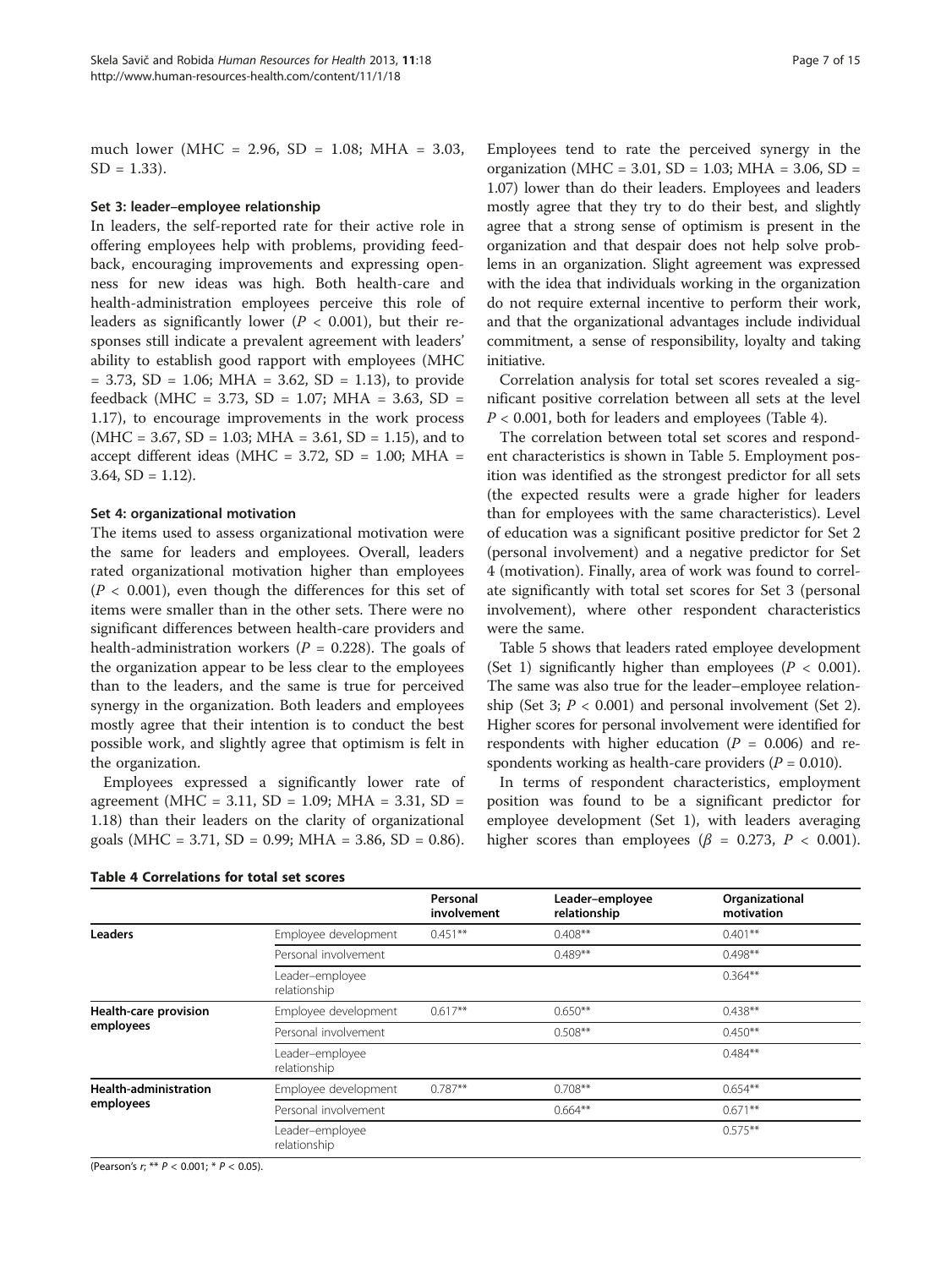| Set                       | Characteristic                                                               | b         | SE <sub>b</sub> | β        | P       |
|---------------------------|------------------------------------------------------------------------------|-----------|-----------------|----------|---------|
| 1 ( $R^2 = 0.09$ )        | Area of employment (health-administration or health-care providers)          | $-10.747$ | 20.446          | $-0.034$ | 0.475   |
|                           | Employment position (leader vs employee)                                     | 130.447   | 20.124          | 0.273    | < 0.001 |
|                           | Age (years)                                                                  | 0.007     | 0.147           | 0.004    | 0.965   |
|                           | Sex (F/M)                                                                    | 10.941    | 10.750          | 0.045    | 0.268   |
|                           | Length of employment (years)                                                 | $-0.047$  | 0.141           | $-0.027$ | 0.740   |
|                           | Number of subordinate employees (leaders) or number of employees (employees) | 0.004     | 0.018           | 0.007    | 0.845   |
|                           | Level of education (secondary  PhD)                                          | 10.034    | 0.675           | 0.077    | 0.126   |
|                           | Area of work = medical professional (yes/ no)                                | 0.235     | 20.604          | 0.004    | 0.928   |
|                           | Area of work = nursing professional (yes/no)                                 | $-0.009$  | 20.010          | 0.000    | 0.996   |
|                           | Training and education (yes/no)                                              | 0.676     | 10.445          | 0.019    | 0.640   |
| <b>2</b> ( $R^2 = 0.21$ ) | Area of employment (health-administration or health-care providers)          | 50.526    | 20.149          | 0.113    | 0.010   |
|                           | Employment position (leader vs employee)                                     | 180.069   | 10.867          | 0.389    | < 0.001 |
|                           | Age (years)                                                                  | $-0.018$  | 0.130           | $-0.011$ | 0.890   |
|                           | Sex (F/M)                                                                    | $-0.589$  | 10.538          | $-0.014$ | 0.702   |
|                           | Length of employment (years)                                                 | 0.039     | 0.124           | 0.024    | 0.752   |
|                           | Number of subordinate employees (leaders) or number of employees (employees) | 0.021     | 0.016           | 0.045    | 0.198   |
|                           | Level of education (secondary  PhD)                                          | 10.652    | 0.593           | 0.130    | 0.006   |
|                           | Area of work = medical professional (yes/ no)                                | $-0.166$  | 20.288          | $-0.003$ | 0.942   |
|                           | Area of work = nursing professional (yes/no)                                 | 20.546    | 10.766          | 0.075    | 0.150   |
|                           | Training and education (yes/no)                                              | 20.019    | 10.272          | 0.060    | 0.113   |
| 3 ( $R^2 = 0.06$ )        | Area of employment (health-administration or health-care providers)          | 10.040    | 20.535          | 0.020    | 0.682   |
|                           | Employment position (leader vs employee)                                     | 140.441   | 20.192          | 0.291    | < 0.001 |
|                           | Age (years)                                                                  | $-0.187$  | 0.153           | $-0.102$ | 0.223   |
|                           | Sex (F/M)                                                                    | 20.855    | 10.812          | 0.065    | 0.116   |
|                           | Length of employment (years)                                                 | $-0.047$  | 0.146           | $-0.027$ | 0.746   |
|                           | Number of subordinate employees (leaders) or number of employees (employees) | 0.010     | 0.019           | 0.021    | 0.577   |
|                           | Level of education (secondary  PhD)                                          | $-0.155$  | 0.700           | $-0.011$ | 0.824   |
|                           | Area of work = medical professional (yes/ no)                                | 10.017    | 20.700          | 0.019    | 0.706   |
|                           | Area of work = nursing professional (yes/no)                                 | 0.257     | 20.092          | 0.007    | 0.902   |
|                           | Training and education (yes/no)                                              | $-10.071$ | 10.499          | $-0.030$ | 0.475   |
| 4 ( $R^2 = 0.05$ )        | Area of employment (health-administration or health-care providers)          | 30.719    | 20.269          | 0.080    | 0.102   |
|                           | Employment position (leader vs employee)                                     | 110.409   | 10.957          | 0.258    | < 0.001 |
|                           | Age (years)                                                                  | 0.129     | 0.136           | 0.079    | 0.343   |
|                           | Sex (F/M)                                                                    | $-10.140$ | 10.615          | $-0.029$ | 0.481   |
|                           | Length of employment (years)                                                 | $-0.196$  | 0.130           | $-0.124$ | 0.133   |
|                           | Number of subordinate employees (leaders) or number of employees (employees) | 0.016     | 0.017           | 0.036    | 0.347   |
|                           | Level of education (secondary  PhD)                                          | $-10.413$ | 0.624           | $-0.117$ | 0.024   |
|                           | Area of work = medical professional (yes/ no)                                | 0.675     | 20.407          | 0.014    | 0.779   |
|                           | Area of work = nursing professional (yes/no)                                 | 30.526    | 10.872          | 0.108    | 0.060   |
|                           | Training and education (yes/no)                                              | $-20.285$ | 10.336          | $-0.071$ | 0.088   |

<span id="page-7-0"></span>Table 5 Multiple linear regression results for predicting total set scored based on respondent characteristics

1, Employee development; 2, Personal involvement; 3, Leader–employee relationship; 4, Organizational motivation; b, Regression coefficient; SE<sub>b</sub>, standard regression coefficient error, β, standard regression coefficient.

Area of work ( $\beta$  = 0.113, P = 0.010) and employment position ( $\beta$  = 0.389,  $P < 0.001$ ) were significant predictors for personal involvement (Set 2). For the leader– employee relationship (Set 3), employment position was found to be a significant predictor ( $\beta$  = 0.291, P < 0.001).

Employment position was also a significant predictor for motivation (Set 4), as was level of education. Results have shown that leaders rate Set 4 higher than employees ( $\beta$  = 0.258, P < 0.001), and that the level of education correlates negatively with total scores for Set 4: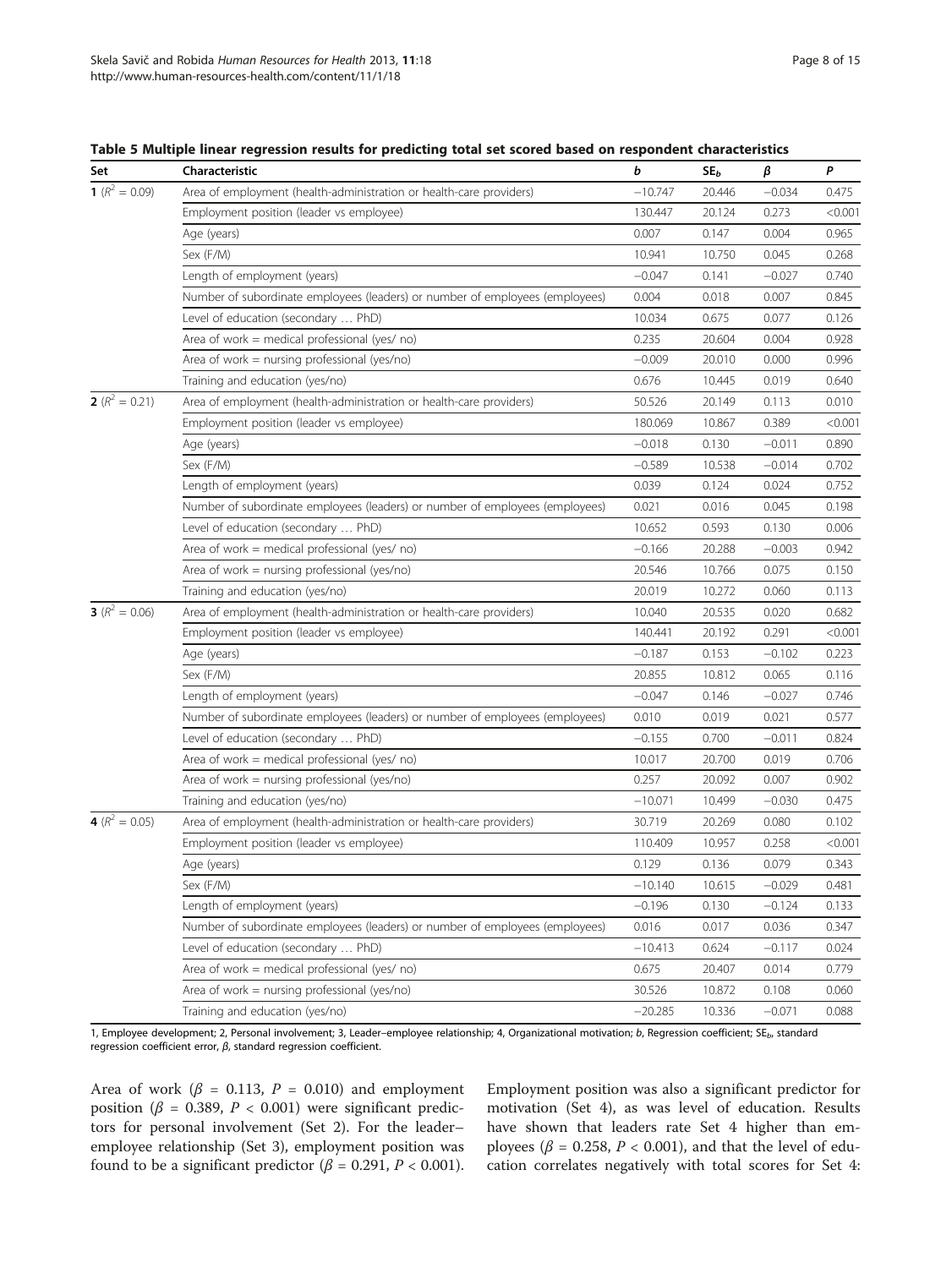respondents with a higher level of education rated Set 4 with a lower score (β = -0.117,  $P = 0.024$ ) (Table [5\)](#page-7-0).

The correlation between respondent characteristics and their participation in at least one training and education programme over the previous three years is shown in Table [6.](#page-9-0) Correlation analysis showed the following respondent characteristics to be statistically important: leader, male, higher education, health-care provider, and older.

Multiple logistic regression yielded two significant independent predictors for participation in training and education programmes: employment position  $(P =$ 0.003), where leaders scored higher than employees, and level of education ( $P < 0.001$ ), where higher education means a greater likelihood for participation in a training and education programme. Borderline statistical significance was established, with men having an advantage over women in the frequency of participation in training and education programmes ( $P = 0.057$ ). The differences for area of work and age yielded by univariate comparisons are primarily the result of interrelation between respondent characteristics (e.g., a greater share of older workers among leaders and a higher level of education among medical professionals).

Table [7](#page-10-0) shows the differences between respondent groups according to type of subject covered in training and educational programmes, and Table [8](#page-10-0) shows differences for level of education. Regardless of the training and education subject, leaders were found to participate in these programmes significantly more than employees; moreover, health-care providers participated in Programmes 4, 5, 6, 7 and 11 less frequently than health-administration workers. As expected, training and education programmes that are not part of a full-time study programme are a more common alternative. In postgraduate studies, leaders were shown to have a significant advantage over employees, and health-administration workers had a significant advantage over health-care providers. Conversely, postgraduate-level training and education programmes organized by and in the hospital are more frequently attended by leaders than employees, and by health-care providers than healthadministration workers; in postgraduate-level programmes organized outside the hospital, leaders were shown to have an advantage over employees.

# **Discussion**

Overall, the results show no significant difference between the respondents' occupational groups in their agreement with the questionnaire statements. This is contrary to previous research findings for Slovenian hospitals [\[12](#page-13-0)-[15,23](#page-13-0)-[25\]](#page-13-0), where statistically significant differences were established between occupational groups for comparable variables. Nevertheless, the results in this study have shown significant differences in the rate of

agreement between leaders and employees, in agreement with previous research results.

Leaders were found to rate their active participation in employee development extremely highly, while the ratings of employees were significantly lower regarding the role of leaders in this field. Moreover, employee responses revealed that they were not familiar with the training and development programmes for the next four years, and not sufficiently included in them. The participating hospitals moderately encourage the culture of annual interviews, and moderately promote professional development, the acquisition of knowledge and skills, and their practical application. The needs for education and training required to facilitate work at a department are partially reflected in employees' education needs. The results suggest that leaders are critical of the principal human resource management activity—personal training and development programmes—since they responded to this item with the lowest mean value. In general, human resource management in the participating hospitals is underdeveloped. Interestingly, other studies on human resource management "posit, although rarely directly test, that the hospital-level outcomes increase as a function of human resource management systems increasing employee participation behaviour [\[26\]](#page-13-0)." It should be remembered, however, that the outcomes of clinical interventions in Slovenian health care are not yet systematically monitored, making it difficult to assess the impact of employee development on the quality of work.

Managers at the participating hospitals were reluctant to include employees in the decision-making and changeimplementation processes. Moreover, the inclusion of employees in their development and the complex operations of an organization were low. According to Plsek [\[27\]](#page-13-0), a health-care organization is a complex system that prioritizes interpersonal relations, structures, processes and models, the personalities of individuals, a high degree of flexibility, experimentation and searches for optimum solutions, the impact of non-linear change and the inclusion of the organization into the broader system. In their efforts to implement development and innovation strategies, health-care organizations often face the unconscious remains of Taylorism from the era of industrial management on the one hand, and constant disagreement between managers and doctors or between groups of health-care professionals on the other. This fact has been demonstrated by previous research results in Slovenian health care, especially for doctor–nurse relations [\[13,15,28](#page-13-0)]. Differences in opinion towards integrated patient care between doctors and nurses, and hierarchical doctor–nurse relationships have led to the formation of strong subcultures of doctors and nurses [\[29](#page-14-0)], as has been demonstrated by previous research [\[13-15,21,28](#page-13-0)] in Slovenia.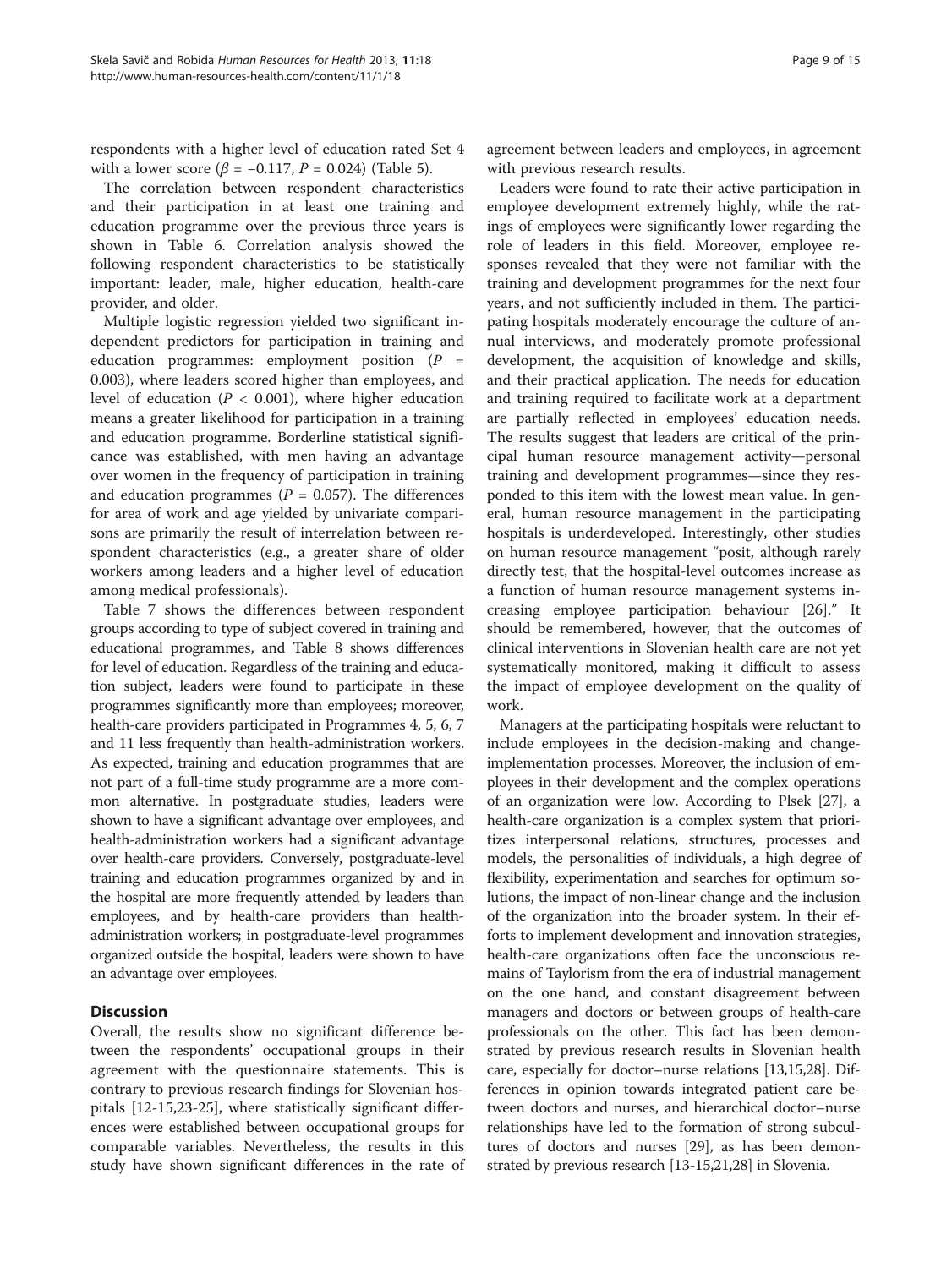| Variable                                                            | Description                 | Training and education programme P |               |         |  |
|---------------------------------------------------------------------|-----------------------------|------------------------------------|---------------|---------|--|
|                                                                     |                             | No                                 | Yes           |         |  |
| Area of employment                                                  | Health-care provision       | 448                                | 314           | 0.506   |  |
|                                                                     |                             | 58.8%                              | 41.2%         |         |  |
|                                                                     | Health administration       | 84                                 | 51            |         |  |
|                                                                     |                             | 62.2%                              | 37.8%         |         |  |
| Employment position                                                 | Leader                      | 26                                 | 93            | < 0.001 |  |
|                                                                     |                             | 21.8%                              | 78.2%         |         |  |
|                                                                     | Employee                    | 506                                | 272           |         |  |
|                                                                     |                             | 65.0%                              | 35.0%         |         |  |
| Sex                                                                 | Male                        | 82                                 | 94            | < 0.001 |  |
|                                                                     |                             | 46.6%                              | 53.4%         |         |  |
|                                                                     | Female                      | 443                                | 263           |         |  |
|                                                                     |                             | 62.7%                              | 37.3%         |         |  |
| Level of education                                                  | Secondary                   | 299                                | 86            | < 0.001 |  |
|                                                                     |                             | 77.7%                              | 22.3%         |         |  |
|                                                                     | Junior/professional college | 162                                | 155           |         |  |
|                                                                     |                             | 51.1%                              | 48.9%         |         |  |
|                                                                     | University                  | 20                                 | 81            |         |  |
|                                                                     |                             | 19.8%                              | 80.2%         |         |  |
|                                                                     | MSc or PhD                  | $\overline{4}$                     | 30            |         |  |
|                                                                     |                             | 11.8%                              | 88.2%         |         |  |
| Area of work                                                        | Medical professional        | 33                                 | 70            | < 0.001 |  |
|                                                                     |                             | 32.0%                              | 68.0%         |         |  |
|                                                                     | Nursing professional        | 333                                | 176           |         |  |
|                                                                     |                             | 65.4%                              | 34.6%         |         |  |
|                                                                     | Health administration       | 107                                | 109           |         |  |
|                                                                     |                             | 49.5%                              | 50.5%         |         |  |
| Age                                                                 |                             | $mean = 38.3$                      | $mean = 40.0$ | 0.016   |  |
|                                                                     |                             | $(SD = 10.1)$                      | $(SD = 9.8)$  |         |  |
| Length of employment                                                |                             | $mean = 15.3$                      | $mean = 15.0$ | 0.692   |  |
|                                                                     |                             | $(SD = 10.7)$                      | $(SD = 10.1)$ |         |  |
| Number of subordinate employees (leader) or of employees (employee) |                             | $mean = 28.0$                      | $mean = 24.6$ | 0.185   |  |
|                                                                     |                             | $(SD = 41.8)$                      | $(SD = 24.3)$ |         |  |
| Number of years in leading position                                 |                             | $mean = 7.8$                       | $mean = 8.7$  | 0.593   |  |
|                                                                     |                             | $(SD = 5.8)$                       | $(SD = 7.1)$  |         |  |

# <span id="page-9-0"></span>Table 6 Correlation between respondent characteristics and participation in at least one training and education programme

Descriptive variables: frequency, category shares and Fisher's exact test statistics; numeric variables: mean, standard deviation and Student's t-test statistics; SD, standard deviation.

Surprisingly, the desire of employees to become actively involved in change implementation at their hospitals was low, even though leaders believe that employees have the opportunity for active involvement, a fact highlighting employee passivity. The passive role of employees in Slovenian hospitals was previously shown by Skela Savič et al. [[14](#page-13-0)], establishing that hierarchy in Slovenian hospitals has been accepted and internalized by the employees and that employees do not desire changes in the organizational culture. Consequently, the readiness of employees to accept responsibility for change could be questioned. Kane-Urrabazo [\[30](#page-14-0)] has suggested that managers must put support systems and other mechanisms into place that encourage employees to empower themselves and to flourish, thus increasing their own effectiveness as well as that of the organization.

Leaders were predominately satisfied with their status and leadership roles in the hospital; employees' satisfaction levels were much lower. Therefore, leaders should work towards the delegation of authority and recognition of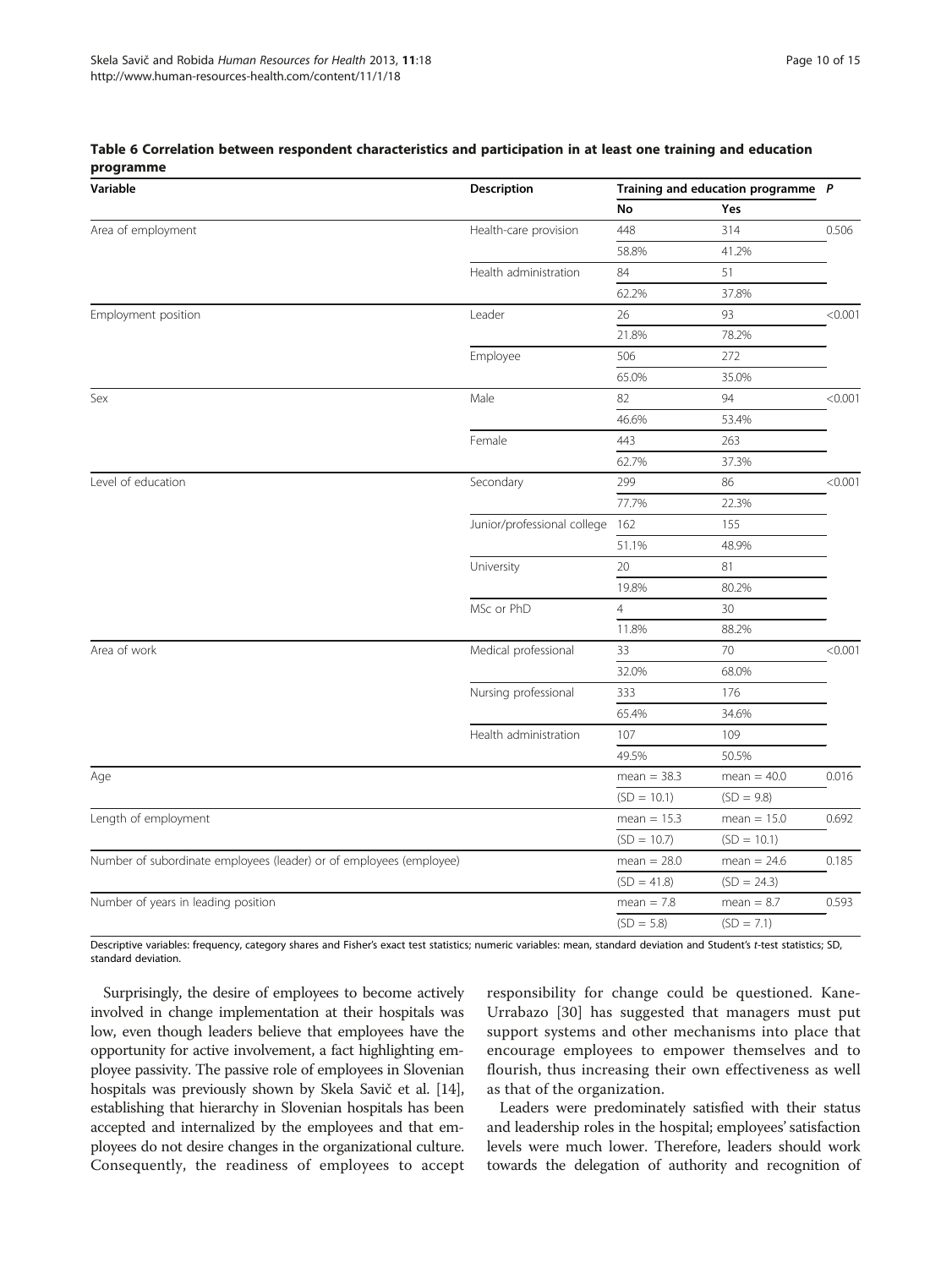| Subject of |                                        | Group |            |            |            | <b>Total</b> | Ρ               |                    |  |  |
|------------|----------------------------------------|-------|------------|------------|------------|--------------|-----------------|--------------------|--|--|
| programme  |                                        | HCL   | <b>HAL</b> | <b>HCE</b> | <b>HAE</b> |              | <b>Position</b> | Area of employment |  |  |
|            | Professional issues                    | 76.2% | 57.1%      | 32.3%      | 30.6%      | 37.6%        | < 0.001         | 0.411              |  |  |
| 2          | Quality in health care                 | 61.0% | 35.7%      | 15.2%      | 17.4%      | 21.2%        | < 0.001         | 0.817              |  |  |
| 3          | General issues                         | 48.6% | 21.4%      | 14.9%      | 20.7%      | 19.7%        | < 0.001         | 0.538              |  |  |
| 4          | Health-care system functioning         | 23.8% | 35.7%      | 4.3%       | 13.2%      | 8.2%         | < 0.001         | < 0.001            |  |  |
| 5          | Creating a vision, setting goals, etc. | 37.1% | 35.7%      | 7.5%       | 18.2%      | 12.8%        | < 0.001         | 0.002              |  |  |
| 6          | Leadership of employees                | 46.7% | 21.4%      | 5.6%       | 15.7%      | 12.0%        | < 0.001         | 0.024              |  |  |
|            | Development of employees               | 23.8% | 14.3%      | 2.7%       | 10.7%      | 6.5%         | < 0.001         | 0.006              |  |  |
| 8          | Change implementation                  | 37.1% | 28.6%      | 6.4%       | 10.7%      | 10.9%        | < 0.001         | 0.275              |  |  |
| 9          | Process organization                   | 38.1% | 28.6%      | 6.7%       | 11.6%      | 11.4%        | < 0.001         | 0.229              |  |  |
| 10         | Total quality management               | 38.1% | 21.4%      | 7.8%       | 11.6%      | 12.0%        | < 0.001         | 0.575              |  |  |
| 11         | Health-care financing, etc.            | 29.5% | 21.4%      | 2.1%       | 11.6%      | 6.9%         | < 0.001         | 0.001              |  |  |

<span id="page-10-0"></span>Table 7 Differences in respondent groups according to subject of education and training programmes

HAE, health-administration employees; HAL, health-administration leaders; HCE, health-care employees; HCL, health-care leaders; P values obtained from logistic regression model.

personnel efforts; opportunities for promotion and job enrichment must be a part of hospitals' human resources strategy [\[31,32\]](#page-14-0).

Areas where leaders could improve their performance include work-related problem solving and providing clear feedback on employees' work. Participating employees were found to be insufficiently included in working teams, and their intellectual capital and experience were not fully tapped. In addition, employees' satisfaction with their status and role in the hospital was low. Employees feel that their suggestions and wishes for professional development should be taken into account more; they also wish to be actively involved in the change-implementation process at the hospital. These results are congruous with those of Skela Savič and Pagon [[24\]](#page-13-0). Generally speaking, we can conclude that participating employees are only partially satisfied with their involvement, status and roles in the hospitals where they work. Indirectly, these results can be explained by previous research results on organizational culture in Slovenian hospitals, which was found to be directed predominately towards hierarchy, control and supervision [[14,15,21\]](#page-13-0). Several international studies have demonstrated a positive correlation between organizational culture and employee satisfaction or the efficiency of an organization [\[33-37\]](#page-14-0). This is an important reason for managers and leaders to be aware of their contribution in

establishing organizational culture. Managers and leaders in health care who create and manage organizational culture, build teamwork and lead the personal development of each employee must accept responsibility for the results of existing personal involvement and start to work on interprofessional collaboration within the organization and outside of it [[14](#page-13-0)]. Establishing good working teams within the micro-unit is a vital challenge for local leaders; managing the cultural diversity of professions is a central part of that challenge [\[5](#page-13-0)[,38\]](#page-14-0).

Overall, leaders rated organizational motivation higher than did their employees, but the differences between the two groups for this set were not as pronounced as for the other sets. Organizational goals tend to be less clear to the employees than to the leaders, and the same holds true for the perceived synergy in an organization. Leaders and employees mostly agree that their intention is to perform the best possible work and slightly agree that optimism is present in the organization. A significant difference was established for satisfaction with working conditions, where employees were significantly less satisfied than leaders. A slight agreement was expressed with the idea that individuals working in the organization do not require external incentive to perform their work, and that the organization's advantages are individual commitment, a sense of responsibility,

Table 8 Differences in respondent groups according to type of training and education programmes

| Type of training and education                         |       | Groups |       |            |       | P               |                    |  |  |
|--------------------------------------------------------|-------|--------|-------|------------|-------|-----------------|--------------------|--|--|
|                                                        | HCL   | HAL    | HCE   | <b>HAE</b> |       | <b>Position</b> | Area of employment |  |  |
| Undergraduate studies                                  | 6.7%  | 7 1%   | 11.4% | 13.2%      | 11.0% | 0 116           | 0.572              |  |  |
| Postgraduate studies                                   | 15.2% | 21.4%  | 3.7%  | 124%       | 6.5%  | < 0.001         | < 0.001            |  |  |
| Postgraduate programmes within the hospital            | 60.0% | 7.1%   | 19.3% | 13.2%      | 23.1% | < 0.001         | 0.004              |  |  |
| Postgraduate programmes outside the hospital, seminars | 72.4% | 71.4%  | 18.6% | 18.2%      | 25.6% | < 0.001         | 0.903              |  |  |

HAE, health-administration employees; HAL, health-administration leaders; HCE, health-care employees; HCL, health-care leaders; P values obtained from logistic regression model.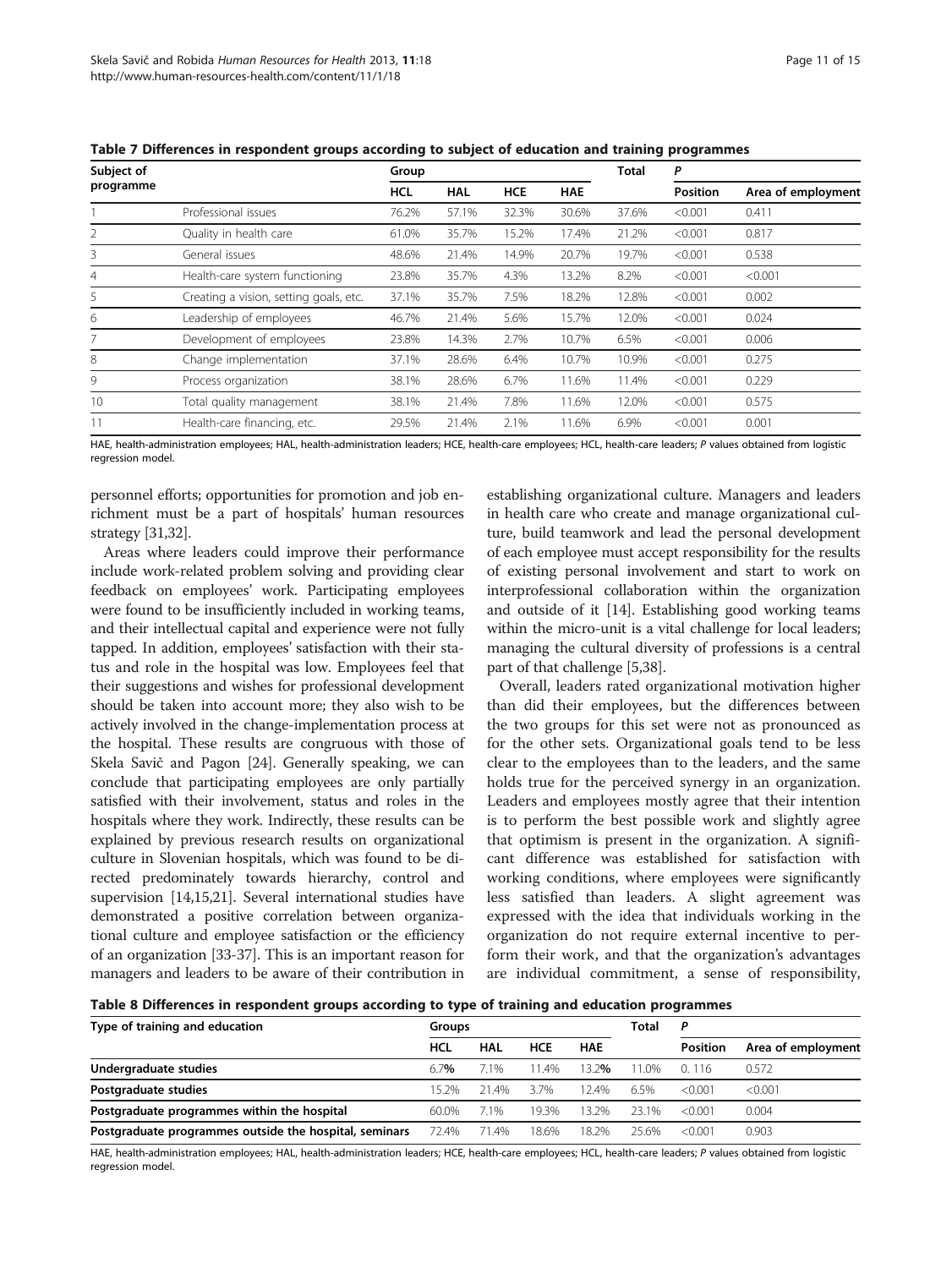loyalty and taking initiative. Lambrou et al. [[39\]](#page-14-0) have recognized that health-care professionals tend to be motivated more by intrinsic factors (e.g. meaningfulness of work, strong interpersonal relationships, respect), implying that this should be a target for effective employee motivation.

These results confirm the hypothesis that leaders should consider different aspects of job satisfaction for different employees, because job satisfaction predictors vary according to individuals. Krogstad et al. [\[5](#page-13-0)] found the most common predictors of job satisfaction to be good leadership, professional development, good communication and support from the immediate superior. Low motivation leads to the insufficient transfer of knowledge, the underutilization of available resources, and weak health-care system performance [\[40,41](#page-14-0)]. Organizational motivation levels can be attributed directly to the actions of respondent leaders [[42\]](#page-14-0). Leaders should be inspiring and motivate employees to work better [\[43](#page-14-0)]; they should have a clear self-image based primarily on successful achievement of past goals; they should be decisive and committed to their work [\[44](#page-14-0)]; and they should use the transformational leadership style to significantly increase employee motivation [[43](#page-14-0),[45](#page-14-0)].

Multiple linear regression analyses revealed that employment position was the crucial predictor for the four examined variables, all of which can be significantly explained by leaders and their actions, a fact that underscores the importance of leadership in hospitals. Similar results were obtained by Krogstad et al. [[5\]](#page-13-0). For personal involvement, a positive correlation was established for the explanatory variables "area of employment" (healthcare providers or health administration) and "level of education", which means that a higher level of education increased the level of agreement with the statements on leader–employee relationship. By contrast, level of education correlated negatively with motivation: respondents with a lower level of education rated motivation lower.

The predictive power of leadership was demonstrated for all variables. A previous study by Skela Savič et al. [[14\]](#page-13-0) demonstrated that teamwork was the key predictor of personal involvement in change-implementation processes, making leaders' education, training and career development crucial [[10\]](#page-13-0). In fact, Sellgren et al. [[46](#page-14-0)] established that employees desire a leader with a clearer leadership style than the leader personally deems appropriate, that employees desire leaders to adopt a more active leadership role, and to be clearer in work-related instructions. These factors should be considered when selecting health-care leaders, and when planning their continuous professional development.

In interpreting the results of this research, it is important to note that leaders in Slovenian health care are

primarily selected for their professional merit and often have little experience in leadership, which means that leadership styles are frequently outdated, as has been demonstrated by previous research [\[16,17](#page-13-0),[24](#page-13-0)]. When implementing improvements in Slovenian health-care system leadership, it should not be forgotten that researchers [[47,48](#page-14-0)] have pointed to a close correlation between the quality of treatment and leadership in health care. Employees will not support change-implementation processes in their working environment unless they play an active role in these processes. This emphasizes the role of leaders, who should include individuals in changeimplementation processes, because that is an important predictor for successful functioning of a health-care system. These results have shown low levels of employee participation in change-implementation processes, resulting in moderate employee satisfaction with status and role at the hospital.

These results clearly demonstrate that Slovenian hospitals lack a comprehensive career-development system—the percentage of leaders who have participated in postgraduate education programmes is low, and the most frequently attended training and education programmes were those from their own professional fields. A higher participation of health-care leaders in quality-implementation programmes over the last seven years is the result of a systematic programme launched by the Ministry of Health for comprehensive quality implementation in Slovenian hospitals, under which the Ministry and other health-care associations organized training and education programmes. The results for participation of leaders at other training and education programmes relevant for middle management reveal a participation rate of less than 40%, indicating a non-systematic nature for achieving knowledge goals in those areas relevant for quality middle-management work (vision, strategy, employee leadership, change implementation, organization of work processes, comprehensive quality management, healthcare funding, etc.) Education is an important factor for organizational development. Research conducted by Skela Savič et al. [[23](#page-13-0)] in nine Slovenian hospitals has shown that leadership performance in participating hospitals correlated with the type and extent of previous training and education programmes for leaders and employees. In hospitals where only leaders participated in training and education programmes, employees tended to rate their leadership with lower mean scores than they did in other hospitals, emphasizing the fact that employees, too, require the knowledge and skills to understand their leaders' instructions, to participate in teamwork, and to understand the change-implementation process. These results showed that leaders received significantly more training and education than employees, and that health-administration leaders received significantly more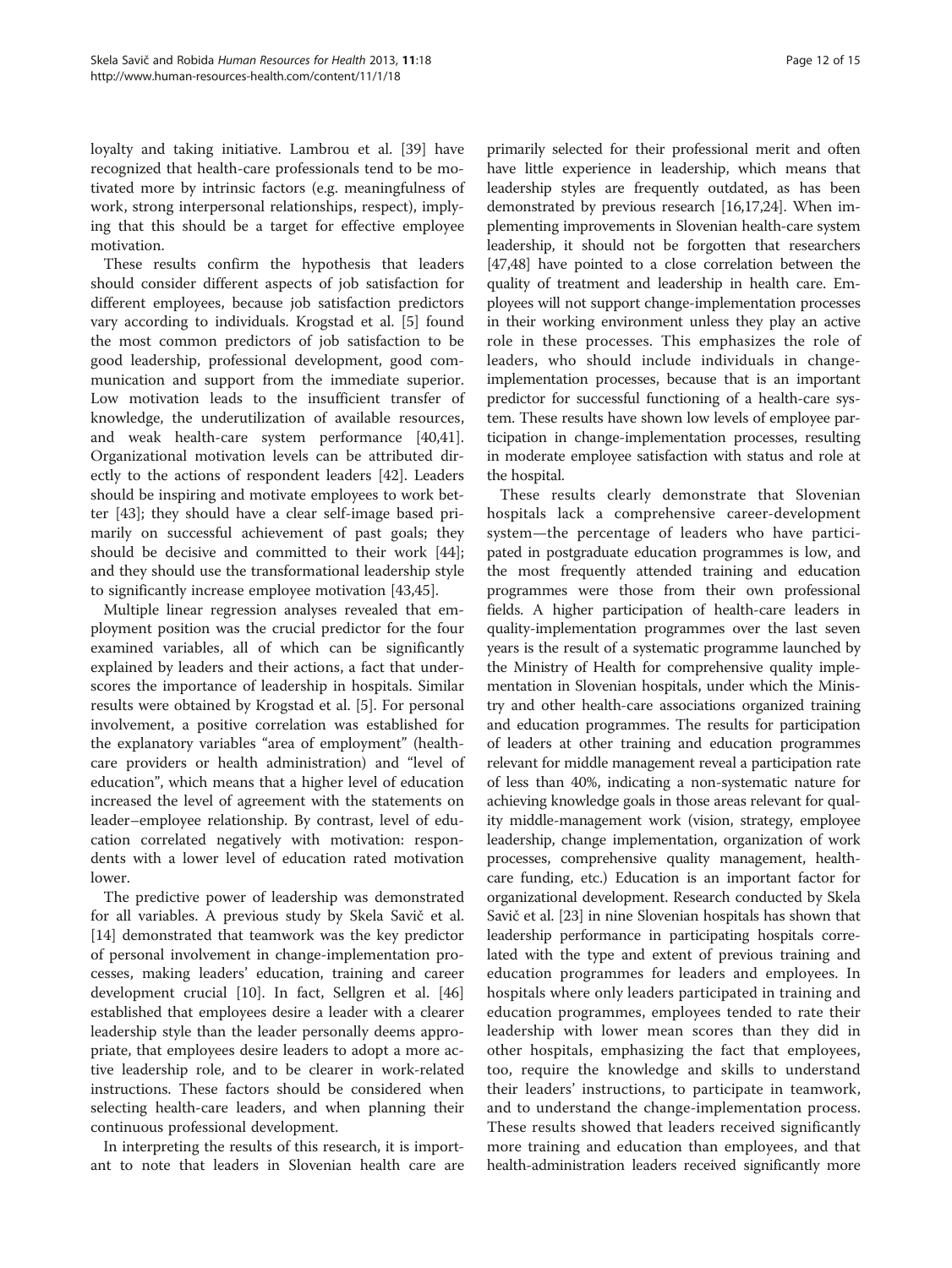education and training in health-care system management, leadership, employee development and health-care funding than did health-care leaders. Education of employees in Slovenian hospitals is still not perceived as a necessary investment for improving work processes, and the education of leading health-care workers in management skills is still not high enough.

This study's results demonstrate a clear gap between leaders and employees. When interpreting the results, we need to keep in mind that almost all Slovenian hospitals are state owned and that the state is, in fact, responsible for their administration by appointing directors. Moreover, state representatives are members of supervisory boards of each state-owned hospital, which undoubtedly plays a major role in the management of hospitals and has an important effect on leader–employee relationships. Another important issue is that health-care employees are part of the public sector, whose salaries include payments from the Health Insurance Institute of Slovenia and voluntary health insurance companies for services provided. The "public-servant" status results in an extremely rigid payment system with limited room for manoeuvre concerning personnel motivation. Additionally, the "public-servant" status allows limited opportunities for changes in the hierarchical structure of a hospital. In terms of health-care policy, it is extremely important that the state, as the owner of hospitals, take responsibility for the existing situation, described previously in other Slovenian studies [[12](#page-13-0)-[17](#page-13-0),[21,23-25,28\]](#page-13-0).

As with any survey, the issue of representative sampling presents itself. The questionnaire was distributed to all leaders of participating hospitals, who were selected with a purposive sample. The employee sample was cross-sectional, purposive, and used quota sampling. Possibly more concerning is the response rate, and, speculatively, the opinions of those who chose not to participate in the research [[49](#page-14-0)-[51\]](#page-14-0). We believe, however, that the response rate data have been appropriately presented [\[52](#page-14-0)]. Although response rates in participating hospitals differed widely, the purpose of this research was not interhospital comparison but situation assessment for all hospitals. Future in-depth research is required on the impact of middle management for the performance and efficiency of health-care organizations and the health-care system as a whole. The data were collected at the start of the global recession in Slovenia. We suggest that new studies be conducted in the future to measure the impact of austerity measures in 2012 and 2013 on the performance and efficiency of middle management on health-care organizations in Slovenia.

# Conclusion

This research has confirmed some previous results on this topic for health-care systems in Slovenia and around the developed world. More importantly, the results also represent new findings in the examined areas of middle management.

The middle-management system of values in the participating hospitals was found to overestimate professional knowledge and skills and show a lack of emphasis on management skills. Moreover, the careerdevelopment plan for hospital leaders, specifically education programmes and lifelong learning programmes, was inefficient—the percentage of leaders attending postgraduate programmes was low, while the majority of attended training courses and education programmes dealt with the specific field of expertise for each leader. There was little employee participation in changeimplementation processes, or awareness of the importance of employee development. When discussing the obtained results, we should not forget that the research only included hospitals with high change-implementation goals, so the research should be conducted again in all Slovenian hospitals to establish the possible differences in middlemanagement capacity for the examined variables.

We recommend that hospitals introduce consistent work task descriptions with the necessary elements for effective leadership at the middle organizational level. The employee-development strategy in hospitals should define the knowledge and skills that employees are expected to master, the organizational culture and values, the development of employees at their specific field of expertise, the development of necessary additional knowledge and skills and the minimum requirements in managerial skills for conducting the tasks required by each position.

Furthermore, we recommend that hospitals encourage the accreditation of quality postgraduate programmes in health-care management, comparable to those offered in other European countries (specialist, master's, and doctoral programmes). Managers and leaders at the second and third leadership levels should be encouraged to obtain any currently lacking knowledge and skills. Specialization programmes for health-care experts should not only include the specific competences required by the different areas of expertise, but also general competences.

The knowledge acquired and enhanced by managers in the proposed education and training programmes constitutes the basis for their work in a modern healthcare organization. If we wish to bring about positive changes in organizational culture, the education of middle management must become mandatory. Only individuals who possess the required knowledge should be allowed to fill a certain position, and those already in such positions should be required to gain the necessary knowledge and skills in a specified period. Top managers are responsible for implementing a modern employeedevelopment model.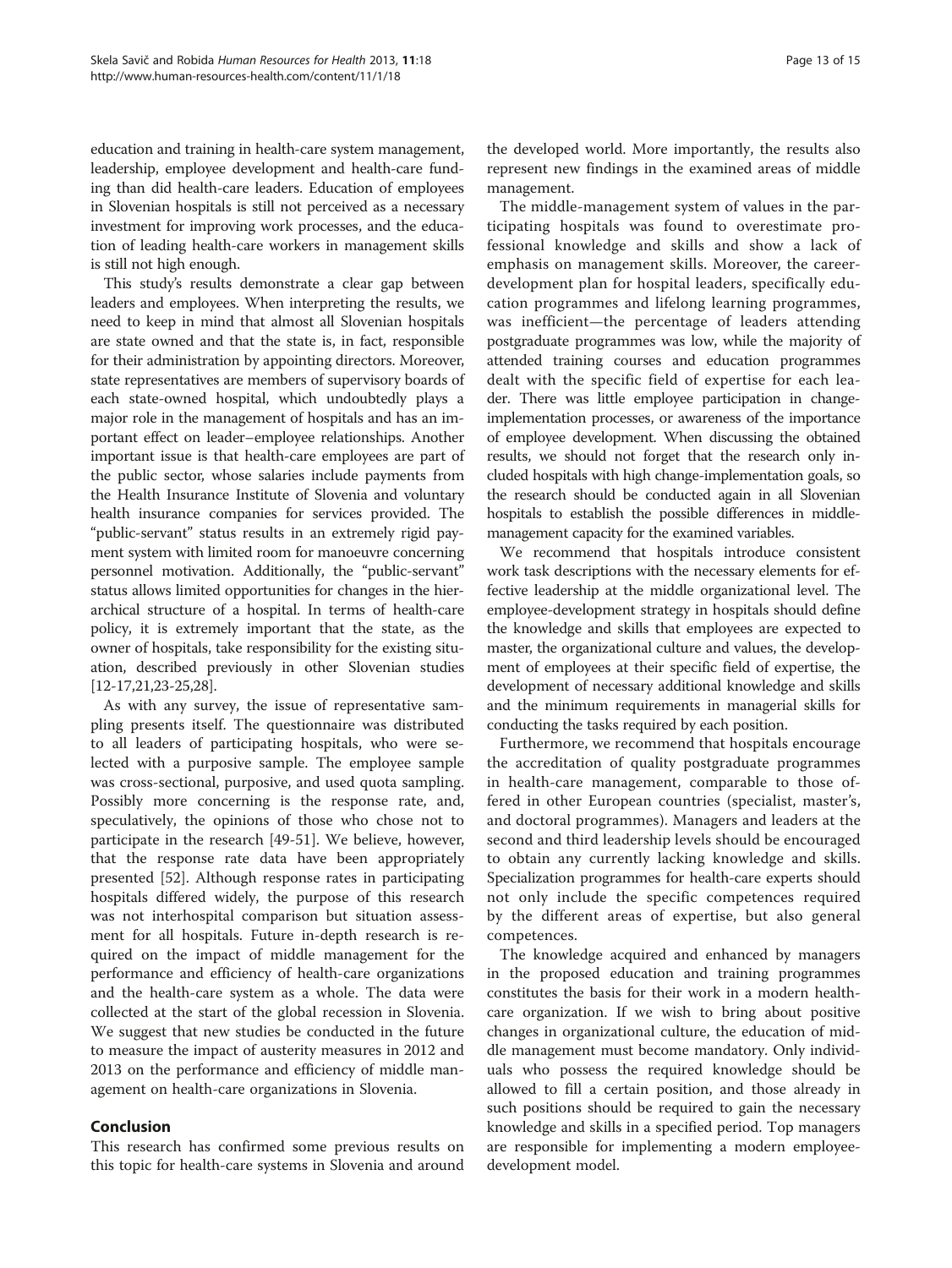<span id="page-13-0"></span>The hospitals are state owned, which means that the state should develop a strategy on how to improve leadership and management in Slovenian hospitals. There is a need to define the responsibilities of external members of health-care institution councils transparently; these members are appointed by the founder of the institution. Their appointment should not be politically or socially motivated. Instead, a clear goal should be kept in mind: to ensure the most efficient management of funds allocated for meeting the needs of the healthy and ill populations by employing modern leadership and management approaches. Only when each health-care institution is managed efficiently will Slovenia's health-care system be able to function comprehensively. Here, Slovenia has plenty of opportunities for improvement both in terms of management and financing of the health-care system.

#### Abbreviations

MHA: mean health administration; MHC: mean health care; SD: standard deviation.

#### Competing interests

The authors declare that they have no competing interests.

#### Authors' contributions

BSS prepared the proposal of this article from a broader study entitled "Definition of skills and competences for hospital middle management". BSS defined the variables and statistical handling. AR participated in the completion of the proposal in the introduction, discussion and conclusion. Both authors read and approved the final manuscript.

#### Acknowledgements

The paper presents, in part, the results of a broader study entitled "Definition of skills and competences for hospital middle management". The study was financed by the Ministry of Health of the Republic of Slovenia (contract no. C2711-07Y000217 with the Ministry of Health). The body responsible for research implementation is the International Institute for Health Care Management Development. Participating researchers include: Andrej Robida, PhD; Brigita Skela Savič, PhD; and Aleš Trunk. Statistical data analysis was conducted by Gaj Vidmar, PhD. The research report for the entire study is available on the online bibliographic database COBIB.si, at the Ministry of Health of the Republic Slovenia and at the library of the College of Nursing Jesenice.

#### Author details

<sup>1</sup>Visoka šola za zdravstveno nego Jesenice, College of Nursing Jesenice,<br>Spodnji Plavž 3, 4270 Jesenice, Slovenia. <sup>2</sup>Visoka šola za zdravstveno nego Jesenice, College of Nursing Jesenice, and Prosunt d.o.o., Blejska cesta 13, Zasip 4260, Bled, Slovenia.

#### Received: 19 August 2012 Accepted: 20 April 2013 Published: 10 May 2013

#### References

- 1. Dubois CA, Singh D: From staff-mix to skill-mix and beyond: towards a systemic approach to health workforce management. Hum Resour Health 2009, 7:87.
- 2. Diallo K, Zurn P, Gupta N, Dal Poz M: Monitoring and evaluation of human resources for health: an international perspective. Hum Resour Health 2003, 1:3.
- 3. Kabene SM, Orchard C, Howard JM, Soriano MA, Leduc R: The importance of human resources management in health care: a global context. Hum Resour Health 2006, 4:20.
- 4. Nelson EC, Batalden PB, Huber TP, Mohr JJ, Godfrey MM, Headrick LA, Wasson JH: Microsystems in health care: part 1. Learning from high-

performing front-line clinical units. Jt Comm J Qual Improv 2002, 28:472–493.

- 5. Krogstad U, Hofoss D, Veenstra M, Hjortdahl P: Predictors of job satisfaction among physicians, nurses and auxiliaries in Norwegian hospitals: relevance for micro unit culture. Hum Resour Health 2006, 4:3.
- Swearingen S: A journey to leadership: designing a nursing leadership development program. J Contin Educ Nurs 2009, 40:107–112.
- 7. Ratanawongsa N, Howell EE, Wright SM: What motivates physicians throughout their careers in medicine? Compr Ther 2006, 32:210–217.
- 8. Griffeth RW, Hom PW, Gaertner S: A meta-analysis of antecedents and correlates of employee turnover: update, moderator tests, and research implications for the millennium. J Manage 2000, 26:463–488.
- 9. Richardson A, Storr J: Patient safety: a literative review on the impact of nursing empowerment, leadership and collaboration. Int Nurs Rev 2010, 57:12–21.
- 10. McCallin AM, Frankson C: The role of the charge nurse manager: a descriptive exploratory study. J Nurs Manag 2010, 18:319-325.
- 11. Fernandez R, Tran DT, Johnson M, Jones S: Interdisciplinary communication in general medical and surgical wards using two different models of nursing care delivery. J Nurs Manag 2010, 18:265-274.
- 12. Robida A, Kociper B, Trunk A, Yazbeck AM, Kuhar M: Vodstvo bolnišnic in kakovost zdravstvene obravnave. Kakovost 2007, 3:17-22 [In Slovene].
- 13. Yazbeck AM, Robida A, Zargi D, Dolinšek S, Lekič Z, Kiauta M, Malovrh N; Vpliv organizacijske kulture na kakovost zdravstvene oskrbe – uporaba kliničnih poti. In Kakovost – različni pristopi, skupen cilj: zbornik referatov 13. letne konference Slovenskega združenja za kakovost: 4–5 November 2004; Bernardin. Ljubljana: Slovensko združenje za kakovost; 2004:156–158 [In Slovene].
- 14. Skela Savič B, Pagon M, Robida A: Predictors of the level of personal involvement in an organization: a study of Slovene hospitals. Health Care Manage Rev 2007, 32:271–283.
- 15. Skela Savic B, Pagon M: Relationship between nurses and physicians in terms of organizational culture: who is responsible for subordination of nurses? Croat Med J 2008, 49:334–343.
- 16. Skela Savič B: Dejavniki in kriteriji uspešnega vodenja v zdravstvu. [Master's thesis]. Univerza v Mariboru: Mariboru, Fakulteta za organizacijske vede Kranj; 2002 [In Slovene].
- 17. Skela Savič B: Dejavniki uspešnega izvajanja sprememb v slovenskem zdravstvu. [dissertation]. Univerza v Mariboru: Mariboru, Fakulteta za organizacijske vede Kranj; 2007 [In Slovene].
- 18. Ferlie EB, Shortell SM: Improving the quality of health care in the United Kingdom and the United States: a framework for change. Milbank Q 2001, 79:281–315.
- 19. Firth-Cozens J, Mowbray D: Leadership and the quality of care. Qual Health Care 2001, 10(Suppl 2):ii3–ii7.
- 20. Cameron KS, Quinn RE: Diagnosing and changing organizational culture based on the competing values framework. Boston: Addison-Wesley Reading; 1999.
- 21. Yazbeck A: Introducing clinical pathways in the Slovene hospital (clinical) setting: professional cultures and changes in organizational behavior. [Master's thesis]. Ljubljana: Faculty of Economics, University of Ljubljana; 2004. 22. Møller C: Organisational Smart MeterTM. A TMI tool designed to explore and
- develop an organisation's emotional intelligence. Hilderød, Denmark: TMI Publishing; 2001.
- 23. Skela Savič B, Pagon M, Lobnikar B: Analysis of leadership in Slovene hospitals: who are successful leaders? J Manage, Inf Hum Resour 2004, 37:5-15.
- 24. Skela Savic B, Pagon M: Individual involvement in health care organizations: differences between professional groups, leaders and employees. Stress Health 2008, 24:71–84.
- 25. Lorber M, Skela Savič B: Perceptions of managerial competencies, style, and characteristics among professionals in nursing. Croat Med J 2011, 52:198–204.
- 26. Takeuchi R, Chen G, Lepak DP: Through the looking glass of a social system: cross-level effects of high-performance work systems on employee attitudes. Pers Psychol 2009, 62:1–29.
- 27. Plsek PE: Complexity and the adoption of innovation in health care. [http://](http://www.nihcm.org/pdf/Plsek.pdf) [www.nihcm.org/pdf/Plsek.pdf](http://www.nihcm.org/pdf/Plsek.pdf), accessed 27 April 2013.
- 28. Ovijač D, Skrabl N, Kobilšek P, Cevc M, Pahor M: Collaboration in health care in Slovenia: an overview of the results of a survey study. In Collaboration between nurses and physicians in health care team: opportunities for quality improvement: Proceedings of lectures with peer review. Edited by Kvas A, Pahor M, Klemenc D, Smitek J. Ljubljana: Association of Nurses, Midwifes and Nurse Technicians; 2006:218–235 [In Slovene].